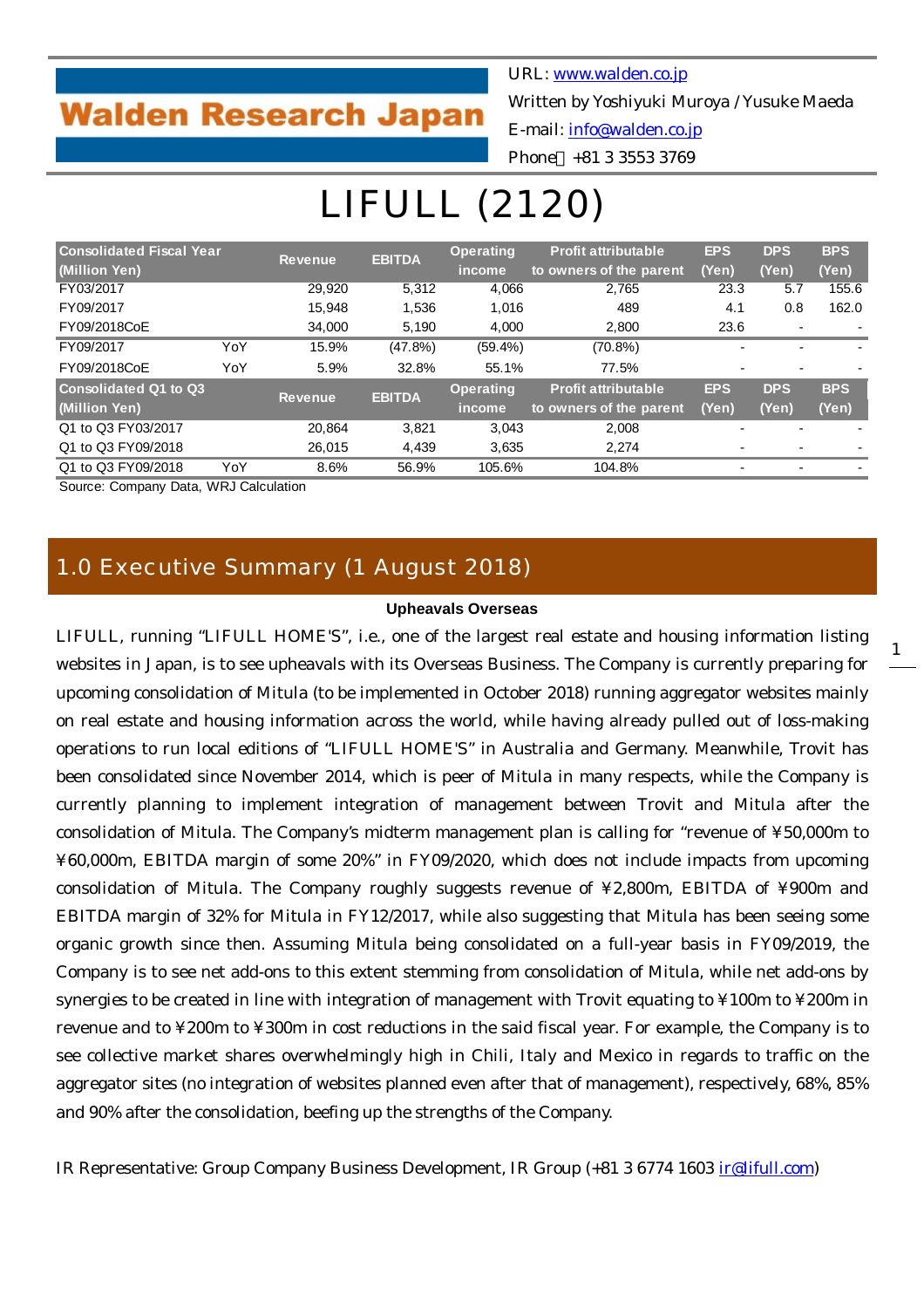## 2.0 Company Profile

**Running one of the Largest Real Estate and Housing Information Listing Websites in Japan**

| <b>Company Name</b>      | LIFULL Co., Ltd.                                                                  |
|--------------------------|-----------------------------------------------------------------------------------|
|                          | Website<br><b>   LIFULL</b>                                                       |
|                          | <b>IR</b> Information                                                             |
|                          | <b>Share Price (Japanese)</b>                                                     |
| <b>Established</b>       | 12 March 1997                                                                     |
| <b>Listing</b>           | 12 March 2010: Tokyo Stock Exchange 1st Section (ticker: 2120)                    |
|                          | 31 October 2006: Tokyo Stock Exchange Mothers                                     |
| Capital                  | ¥3,999m (as of the end of June 2018)                                              |
| No. of Shares            | 118,789,100 shares, including 73,736 treasury shares (as of the end of June 2018) |
| <b>Main Features</b>     | Advocating "Make every LIFE FULL."                                                |
|                          | Running "LIFULL HOME'S" in Japan as the key earnings pillar                       |
|                          | Beefing up operations overseas by mergers and acquisitions                        |
| <b>Business Segments</b> | . HOME'S Services Business                                                        |
|                          | . Overseas Business                                                               |
|                          | . Others Business                                                                 |
| <b>Top Management</b>    | President and CEO: Takashi Inoue                                                  |
| <b>Shareholders</b>      | Takashi Inoue 27.7%, Rakuten, Inc. 20.0% (as of the end of March 2018)            |
| <b>Headquarters</b>      | Chiyoda-ku, Tokyo, JAPAN                                                          |
| No. of Employees         | Consolidated: 1,280, including 200 temporary and 118 overseas (as of the end of   |
|                          | June 2018)                                                                        |

Source: Company Data

2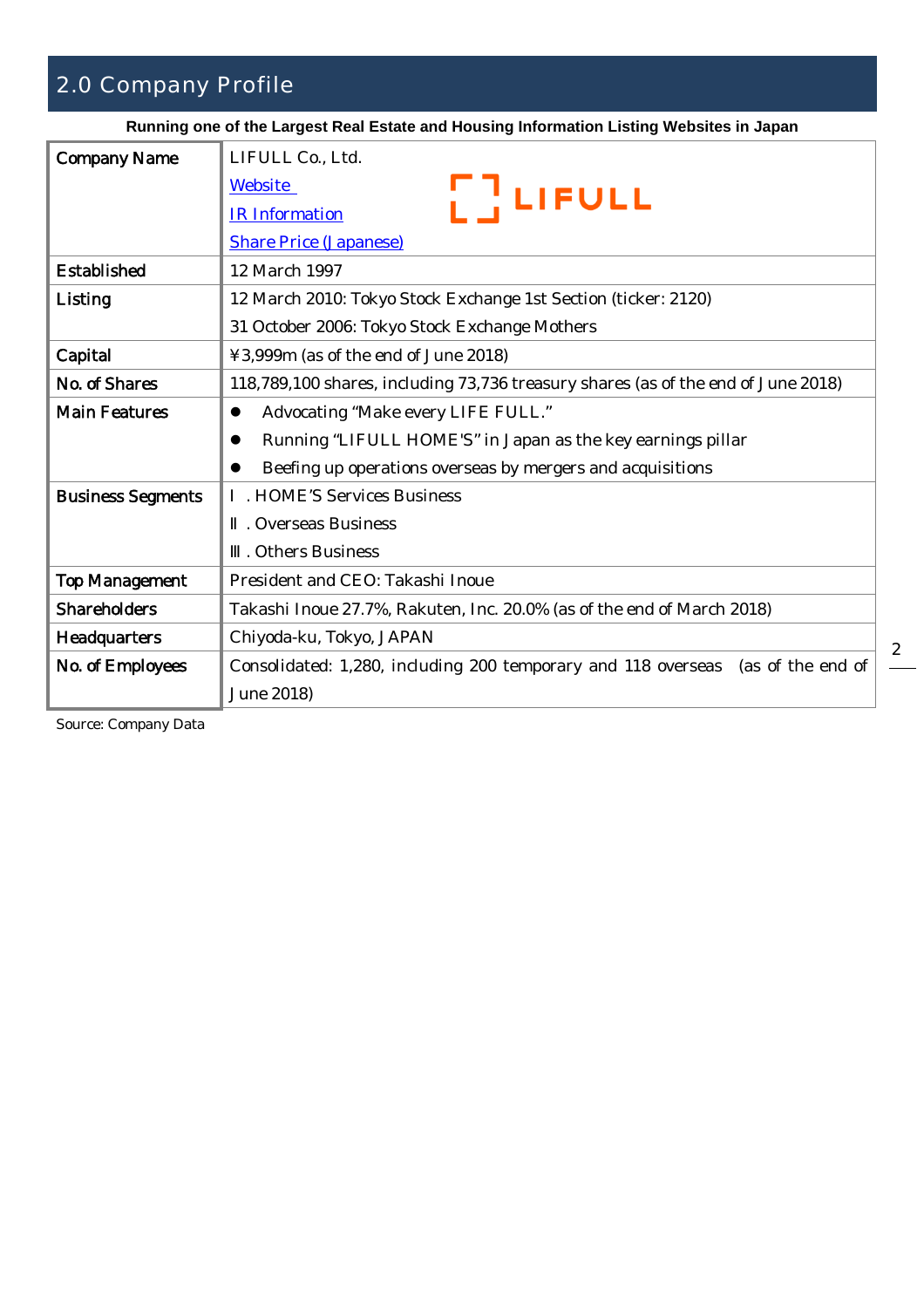## 3.0 Recent Trading and Prospects

#### **Q1 to Q3 FY09/2018 Results**

In Q1 to Q3 FY09/2018, revenue came in at ¥26,015m (up 8.6% over the same period 12 months ago), EBITDA ¥4,439m (up 56.9%), operating income ¥3,635m (up 105.6%) and profit attributable to owners of the parent ¥2,274m (up 104.8%), while EBITDA margin 17.1% (up 5.3 points).



Source: Company Data, WRJ Calculation

The Company, voluntarily adopting IFRS, believes that EBTDA (Earnings before Interest, Taxes, Depreciation and Amortization) is the most important management index. On top of comparative analysis with peers overseas being facilitated, this is crucial for measuring capability to generate cash, according to the Company. EBITDA equates to operating income plus depreciation and amortization in the Company's disclosure document.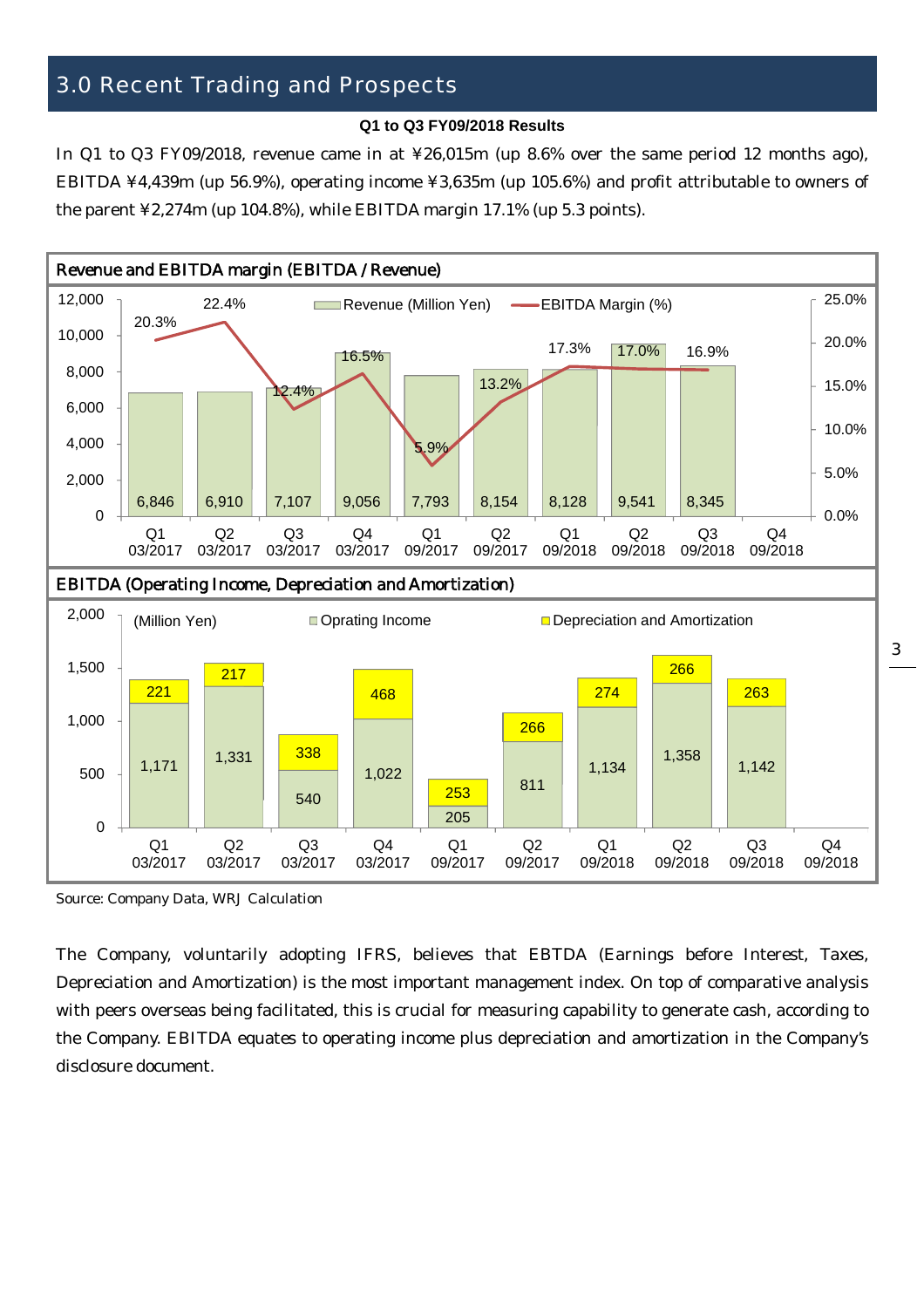As above-mentioned, revenue came in at ¥26,015m (up 8.6%) and operating income ¥3,635m (up 105.6%), while having increased by ¥2,058m over the same period 12 months ago and by ¥1,867m, respectively, in terms of absolute value. This suggests that revenue favorably increased with limited increases of operating expenses, having resulted in EBITDA margin of 17.1% (up 5.3 points). The Company, keen on advertising, saw advertising expenses of ¥8,515m (up ¥815m) and SG&A expenses but for depreciation and amortization of ¥18,798m (up ¥401m) at the same time. This is partly because of the fact that head office relocation expenses having appeared during the same period in the previous year did not reappear.

| <b>Condensed Statements of Profit and Loss IFRS</b> | <b>Cons.Act</b> | <b>Cons.Act</b> | <b>Cons.Act</b> | Cons.Act | <b>Cons.Act</b> | <b>Cons.Act</b> | <b>Cons.Act</b> | <b>Cons.Act</b> |          |
|-----------------------------------------------------|-----------------|-----------------|-----------------|----------|-----------------|-----------------|-----------------|-----------------|----------|
|                                                     | Q1 to Q3        | Q1 to Q4        | Q <sub>1</sub>  | Q1 to Q2 | Q <sub>1</sub>  | Q1 to Q2        | Q1 to Q3        | Q1 to Q4        | YoY      |
| (Million Yen)                                       | 03/2017         | 03/2017         | 09/2017         | 09/2017  | 09/2018         | 09/2018         | 09/2018         | 09/2018         | Net Chg. |
| <b>HOME'S Services Business</b>                     | 17,353          | 25,017          | 6,472           | 13,288   | 6,742           | 14,805          | 21,638          |                 | $+1,547$ |
| Overseas Business                                   | 2,324           | 3,193           | 859             | 1,718    | 883             | 1,819           | 2,802           |                 | $+324$   |
| <b>Others Business</b>                              | 1,183           | 1,709           | 461             | 941      | 502             | 1,045           | 1,573           |                 | $+185$   |
| Revenue                                             | 20,864          | 29,920          | 7,793           | 15,948   | 8,128           | 17,669          | 26,015          |                 | $+2,058$ |
| Cost of sales                                       | 2,183           | 3,080           | 915             | 1,862    | 928             | 1,875           | 2,872           | $\blacksquare$  | $+284$   |
| Personnel expenses                                  | 5,116           | 7,039           | 1,993           | 3,810    | 1,962           | 3,746           | 5,709           | ۰               | (18)     |
| Advertising expenses                                | 5,565           | 8,400           | 2,719           | 5,414    | 2,426           | 6,084           | 8,515           | ۰               | $+815$   |
| Operating expenses                                  | 765             | 1,010           | 240             | 455      | 236             | 503             | 713             | ٠               | (53)     |
| Other SG&A expenses                                 | 3,332           | 4,957           | 1,393           | 2,766    | 1,236           | 2,516           | 3,860           | ٠               | (341)    |
| SG&A expenses (but for de. and am.)                 | 14,781          | 21,408          | 6,346           | 12,446   | 5,862           | 12,850          | 18,798          | ٠               | $+401$   |
| Other revenues and expenses                         | (79)            | (118)           | (72)            | (102)    | 71              | 89              | 95              | ٠               | $+238$   |
| <b>EBITDA</b>                                       | 3,821           | 5,312           | 458             | 1,536    | 1,408           | 3,033           | 4,439           |                 | $+1,610$ |
| Depreciation and amortization                       | 777             | 1,245           | 253             | 519      | 274             | 540             | 803             | ٠               | (256)    |
| Operating profit                                    | 3,042           | 4,066           | 205             | 1,016    | 1,134           | 2,492           | 3,634           |                 | $+1,867$ |
| Net income                                          | 2,008           | 2,765           | 22              | 489      | 591             | 1,572           | 2,274           |                 | $+1,163$ |
| <b>EBITDA Margin</b>                                | 18.3%           | 17.8%           | 5.9%            | 9.6%     | 17.3%           | 17.2%           | 17.1%           |                 | $+5.3%$  |

Source: Company Data, WRJ Calculation

The Company runs operations in HOME'S Services Business, Overseas Business and Others Business, while disclosing revenue by segment and segment profit. Collective segment profit of the three business segments after net add-ons by inter-segment transactions and other income and expenses equates to operating income as a whole for the Company. In Q1 to Q3, the Company saw collective segment profit of ¥3,473m (up 89.3%), add-ons of ¥66m from inter-segment transactions and add-ons of ¥95m from other income and expenses, having resulted in above-mentioned operating income of ¥3,635m (up 105.6%).

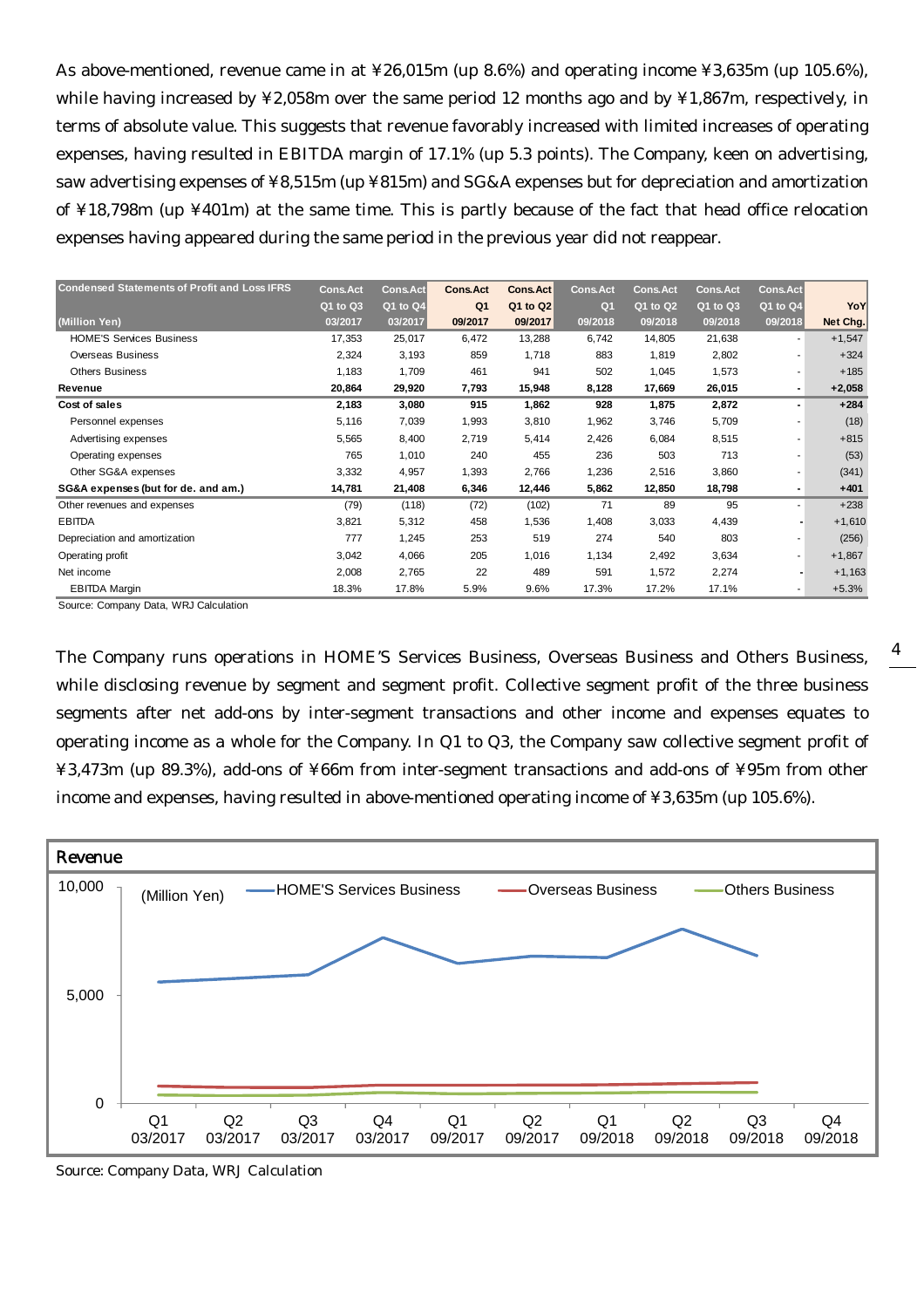In the mainstay HOME'S Services Business, mainly running "LIFULL HOME'S", i.e., one of the largest real estate and housing information listing websites in Japan, revenue came in at ¥21,638m (up 7.7%), segment profit ¥3,284m (up 90.9%) and segment profit margin 15.2% (up 6.6 points), having accounted for 83.2% of revenue as a whole for the Company and 94.5% of collective segment profit. Thus, this business segment accounted for the bulk of expenses as a whole for the Company too and the above-mentioned story that "revenue favorably increased with limited increases of operating expenses" as a whole for the Company should be basically applied to this business segment too. At the end of the day, EBITDA as a whole for the Company currently hinges on business performance of HOME'S Services Business.



Source: Company Data, WRJ Calculation

In Q3 over Q2, the number of clients temporarily came down, albeit not much, due to negative impacts from the Company's strategy to pull out of loss-making services associated with renovation. Still, over the same period 12 months ago, the number of clients favorably increased in Q3 to 26,728 (up 2.6%). Meanwhile, ARPA came in at ¥83,044 (down 0.2%) because the Company was on its way to fully implement measures to raise ARPA (Average Revenue per Agent), meaning monthly average revenue per client, equating to revenue of HOME'S Services Business after being multiplied by the number of clients and some minor adjustments.

In HOME'S Services Business, the clients are real estate companies, mainly comprising real estate brokers or real estate agents. In fact, all those brokers or agents taking advantage of "LIFULL HOME'S" collectively accounted for commanding 24,757 (affiliated realtors of 24,757) out of the number of clients disclosed by the Company, i.e., 26,728. This is in terms of the number of bridgeheads, while the remaining 1,971 is of the number of business entities taking advantage of "LIFULL HOME'S", including developers of condos, house makers, operators of renovation, small-sized house builders (custom homes), etc. However, the Company has pulled out of loss-making services associated with renovation and suspended the services on this side. Thus, operators of renovation do not use "LIFULL HOME'S" any more after the end of Q2, having generated the key negative impacts to marginal decreases in the number of clients in Q3 over Q2.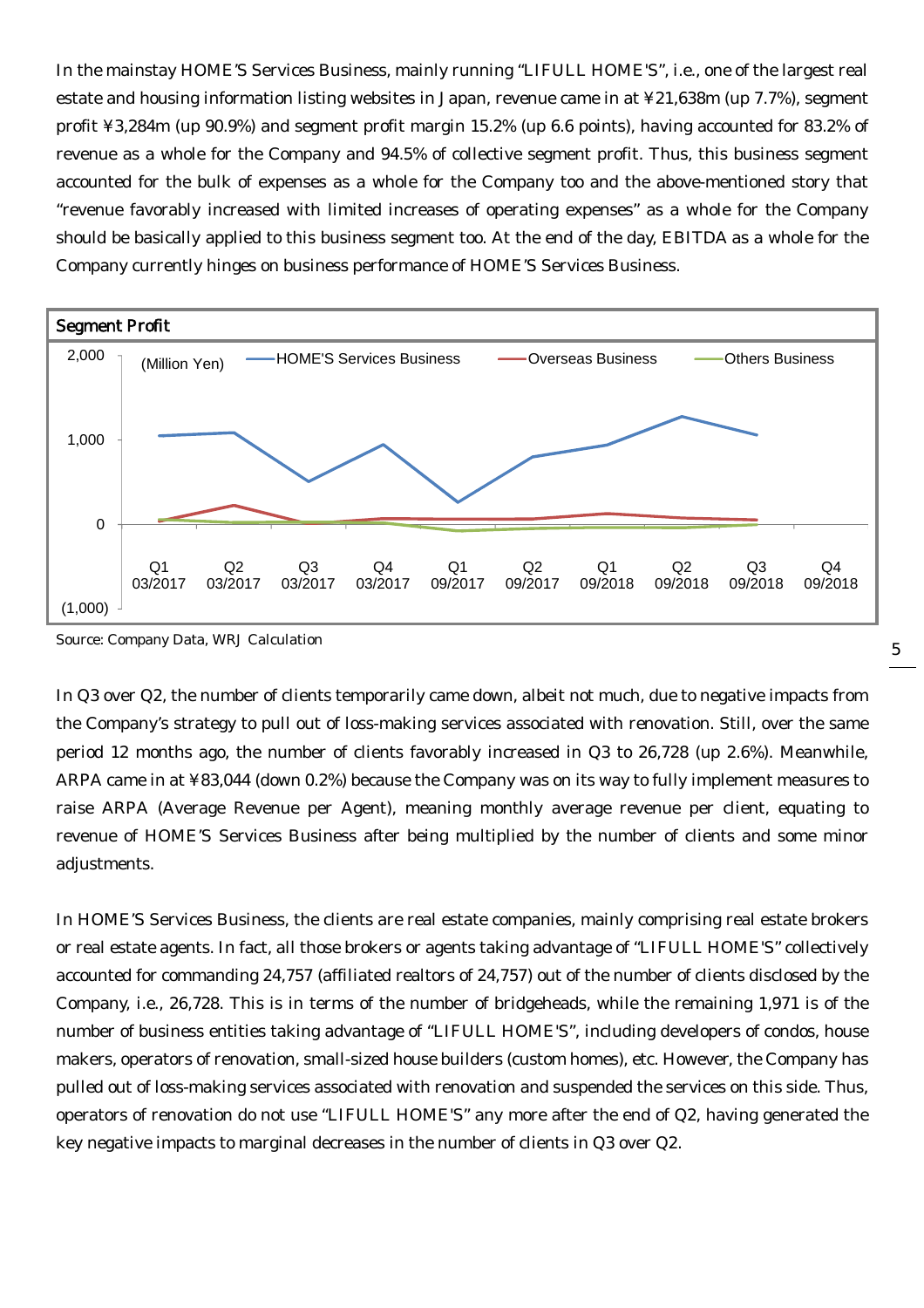Meanwhile, the Company goes for affiliated realtors of some 40,000 in the foreseeable future. With "LIFULL HOME'S" or own real estate and housing information listing website, the Company is trying to eventually get at full coverage of information on all the vacant houses in Japan, while suggesting that it is necessary to increase the number of affiliated realtors up to some 40,000 to do so. The reason why the Company is keen on this is that beefing up the coverage leads to convenience being maximized for users or general consumers. Still, in the process of increasing the number of affiliated realtors, it is unavoidable to cultivate small-sized brokers or agents based in rural regions, which is one of the factors why ARPA is not on the rise.



Source: Company Data, WRJ Calculation

Probably given a situation like that in HOME'S Services Business, the Company has started up working on measures to pursue growth more aggressively than before. On top of having pulled out of loss-making services associated with renovation, the Company propels structural reform trying to retrieve high growth even short-term. The Company does suffer from changes of external environment represented by those of algorithm on Google's search engine, but it is more important to implement structural reform to cope with internal issues, i.e., providing "optimization of the operating structure", "improvement of productivity" and "improvement of efficiency" with solutions, according to the Company.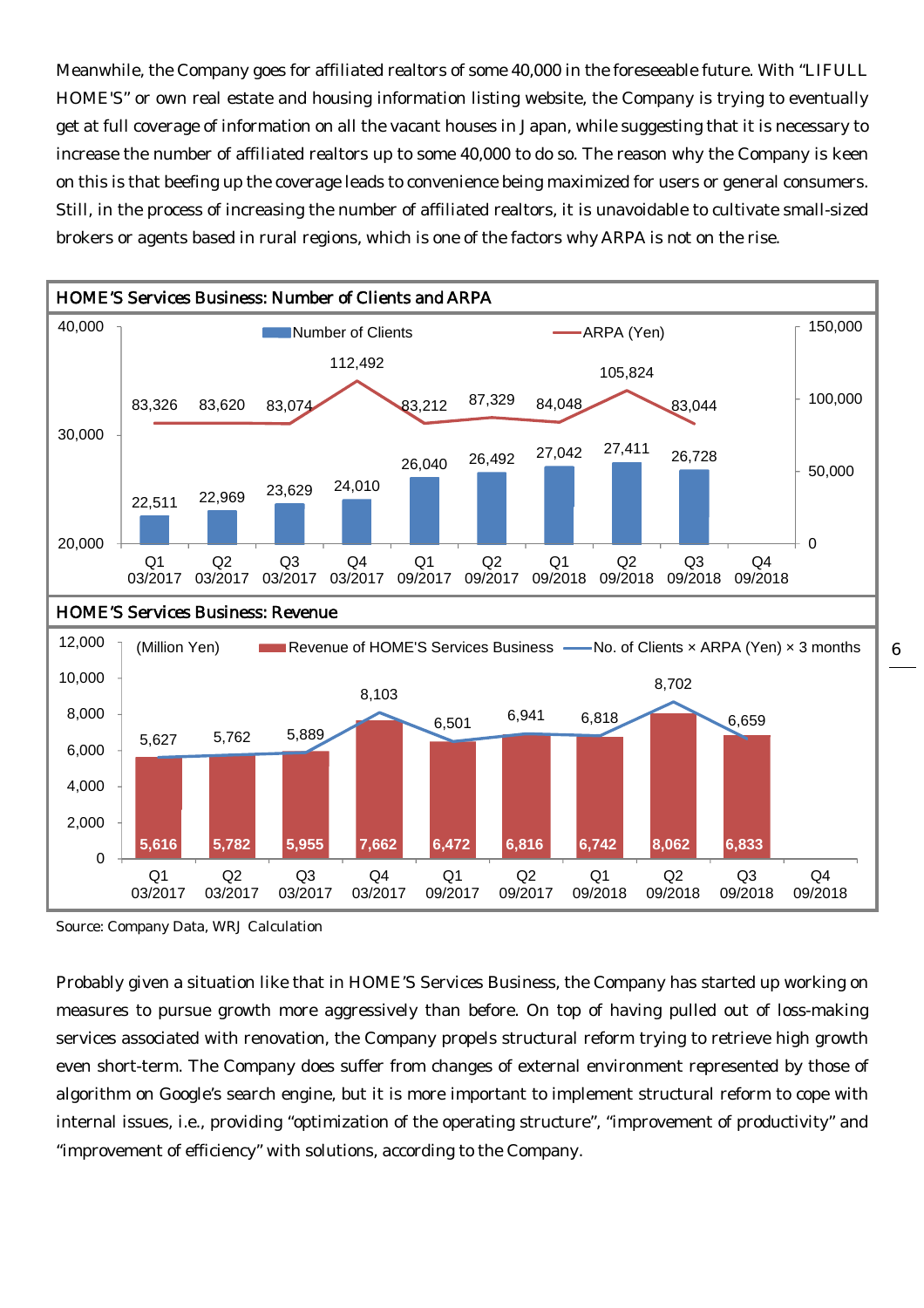In regards to "optimization of the operating structure", the Company goes for integration of divisions and enhancement of sales capability. For example, the Company mentions measures to integrate media and operational support with its services associated with rental, which are estimated to account for the bulk of revenue on the HOME'S Services Business side. For a real estate company, Rental Division and BS (Business Solution) Division have been providing multiple services rather on a disordered basis so far, including those of daily operations, procurement of property, listing of information, attraction for customers and customer relations. In fact, Rental Division has been dealing with listing of information on property for "LIFULL HOME'S" as well as other advertising services, while BS Division providing collective registration system called converter to list information on property for multiple portal sites at once, CRM services to manage promotions for users or general consumers having been acquired as customers as well as other services.

The measures this time to integrate Rental Division and BS Division make it possible to provide all those above-mentioned services belonging to daily operations to customer relations as a set of comprehensive services. On top of this, the Company is to get at enhancement of capability on sales promotions and services as well as that of coping with issues quickly, while looking to eliminations of overlapping expenses at the same time. Implementing all those measures, it appears that the Company is trying to raise ARPA.

In regards to "improvement of productivity", the Company is to introduce daily profitability managing system in October 2018 in order to measure and understand business performance of each personnel and/or division almost on a real time basis, making PDCA cycle shorter. In regards to "improvement of efficiency", the Company makes progress in optimization of marketing based on knowledge accumulated so far, while taking advantage of AI, eventually implementing frontloaded renewal of "LIFULL HOME'S" with an objective to raise CVR (Conversion Rate or contract rate).

Meanwhile, in Overseas Business, revenue came in at ¥2,802m (up 13.1%), segment profit ¥264m (up 81.9%) and segment profit margin 9.4% (up 3.6 points), basically in line with increases of revenue and earnings of Trovit, accounting for almost all the revenue in this business segment. Yen got depreciated against euro, while "improvements" of personnel expenses appeared, according to the Company. On top of this, the Company disclosed that International Division was consistently making loss having been in charge of running local editions of "LIFUL HOME'S" in Australia and Germany with its "Overseas Business Actual Results - Operating Profit". It appears that revenue has failed to pick up in spite of consistent frontloaded investments.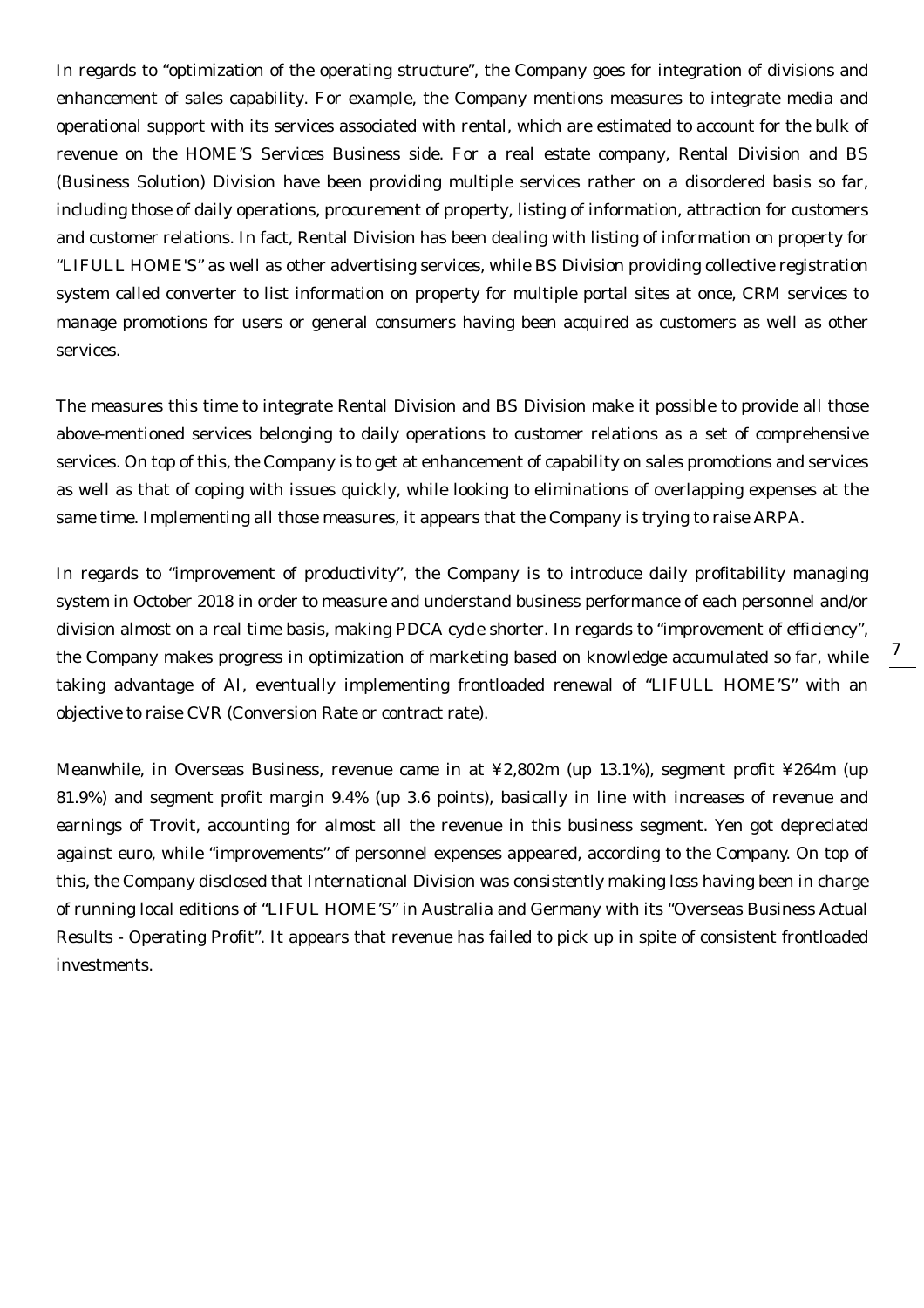

Source: Company Data

However, the Company has already pulled out of operations to run local editions of "LIFUL HOME'S" in Australia and Germany towards the end of Q2 FY09/2018, while International Business Division, having been in charge of the said operations, was dissolved. As a result, the Company did not see loss from here any further in Q3. At the same time, it was also disclosed that the Company suffered from expenses of some ¥200m associated with Mitula to get consolidated in October 2018. Meanwhile, personnel of International Business Division have been all properly reallocated to divisions on the HOME'S Services Business side to date.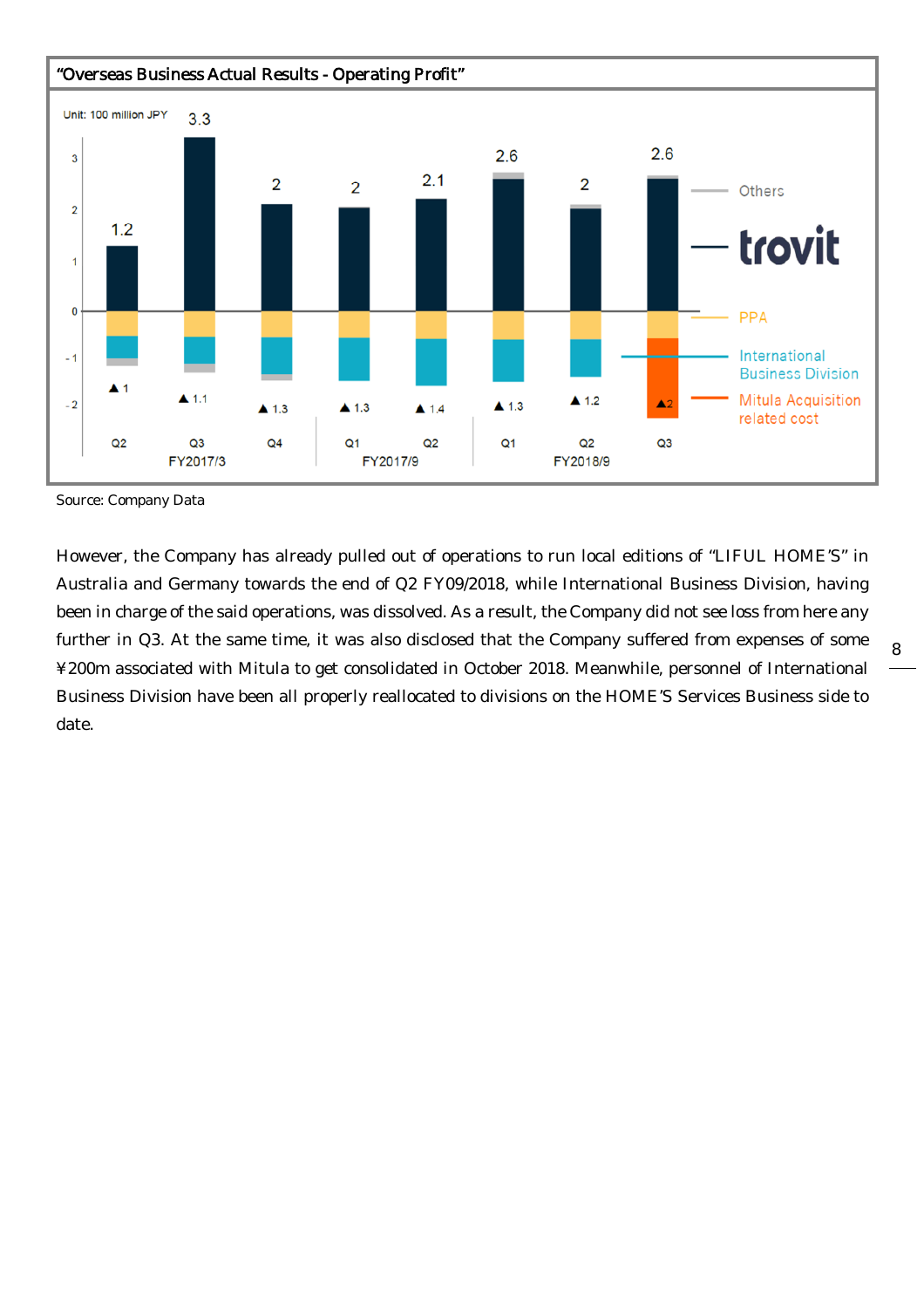

Source: Company Data, WRJ Calculation

The Company also discloses images associated with consolidation of Mitula in terms of its impacts to revenue and EBITDA with the Company. According to the Company's rough yen-denominated data, Trovit saw revenue of ¥3,500m and EBITDA of ¥900m in FY12/2017 and Mitula revenue of ¥2,800m and EBITDA of ¥900m also in FY12/2017. All those figures are of the most recent full-year results for both, collectively, revenue of ¥6,300m and EBITDA of ¥1,800m, when both of them simply put together.

Meanwhile, assuming full-year consolidation of Mitula, Trovit x Mitula would see revenue of ¥8,200m (lower end) to ¥8,700m (upper end) and EBITDA of ¥2,400m (lower end) to ¥2,900m (upper end), according to the Company. As far as we could see, assumptions here are based on an idea that this full-year consolidation is to take place in the Company's accounting period of FY09/2019 (October 2018 to September 2019). As mentioned earlier, the Company is expected to implement consolidation of Mitula in October 2018, while the figures here assume that it will take place as planned, as far as we could see.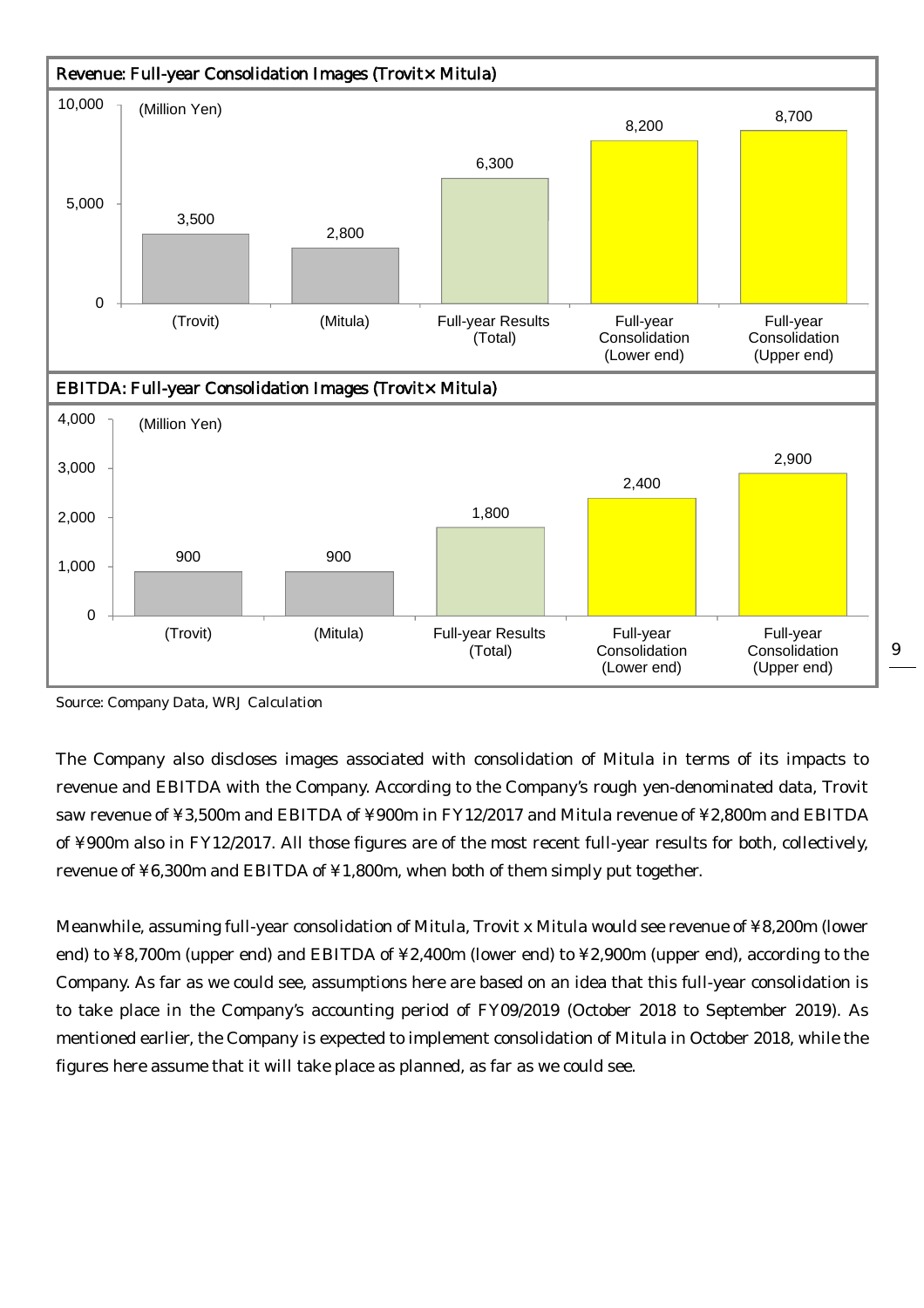In regards to revenue of ¥8,200m (lower-end) for full-year consolidation, it appears that lower-end of probable revenue after organic growth is assumed, whose growth is driven by time going by through FY12/2017 to FY09/2019 (i.e., the Company's accounting period), while the Company also suggests revenue of ¥8,500m (upper-end) for this. On top of this, the Company is going for add-on revenue of ¥100m to ¥200m stemming from synergies. At the end of the day, the Company is going for revenue of ¥8,700m (upper-end) for full-year consolidation, comprising revenue of ¥8,500m (upper-end) after organic growth and revenue of ¥200m (upper-end) associated with synergies. Meanwhile, in regards to EBITDA, the Company is going for cost reductions of ¥200m to ¥300m stemming from synergies to get created by the integration of management in the images for both lower-end and high-end. Thus, it appears that EBITDA hinges on revenue in the images. The Company also suggests that the images do not assume write-off of PPA (Purchase Price Allocation).



Source: Company Data

In November 2014, the Company consolidated Trovit (Trovit Search S.L., based in Barcelona, Spain) running aggregator websites mainly on real estate and housing information across the world in 57 countries. With portal sites dealing with real estate and housing information, etc. as advertisers or clients, Trovit runs aggregator sites where services of vertical search enabling exclusive search on real estate and housing information and/or some other domains are provided for users or general consumers. Meanwhile, Mitula (Mitula Group Limited, based in Madrid, Spain), listed on Australian Stock Exchange, runs its operations with a great resemblance, providing the said services across the world in more than 50 countries, of which the bulk is covered also with services by Trovit mainly dealing with real estate and housing information together with that of car, job, fashion, etc. Now, after integration of management between the two, the Company is expected to hold overwhelming market shares as a global operator of aggregator sites mainly on real estate and housing information. Going forward, the only issue remaining on competition is of with local peers running their operations exclusively in their own countries.

10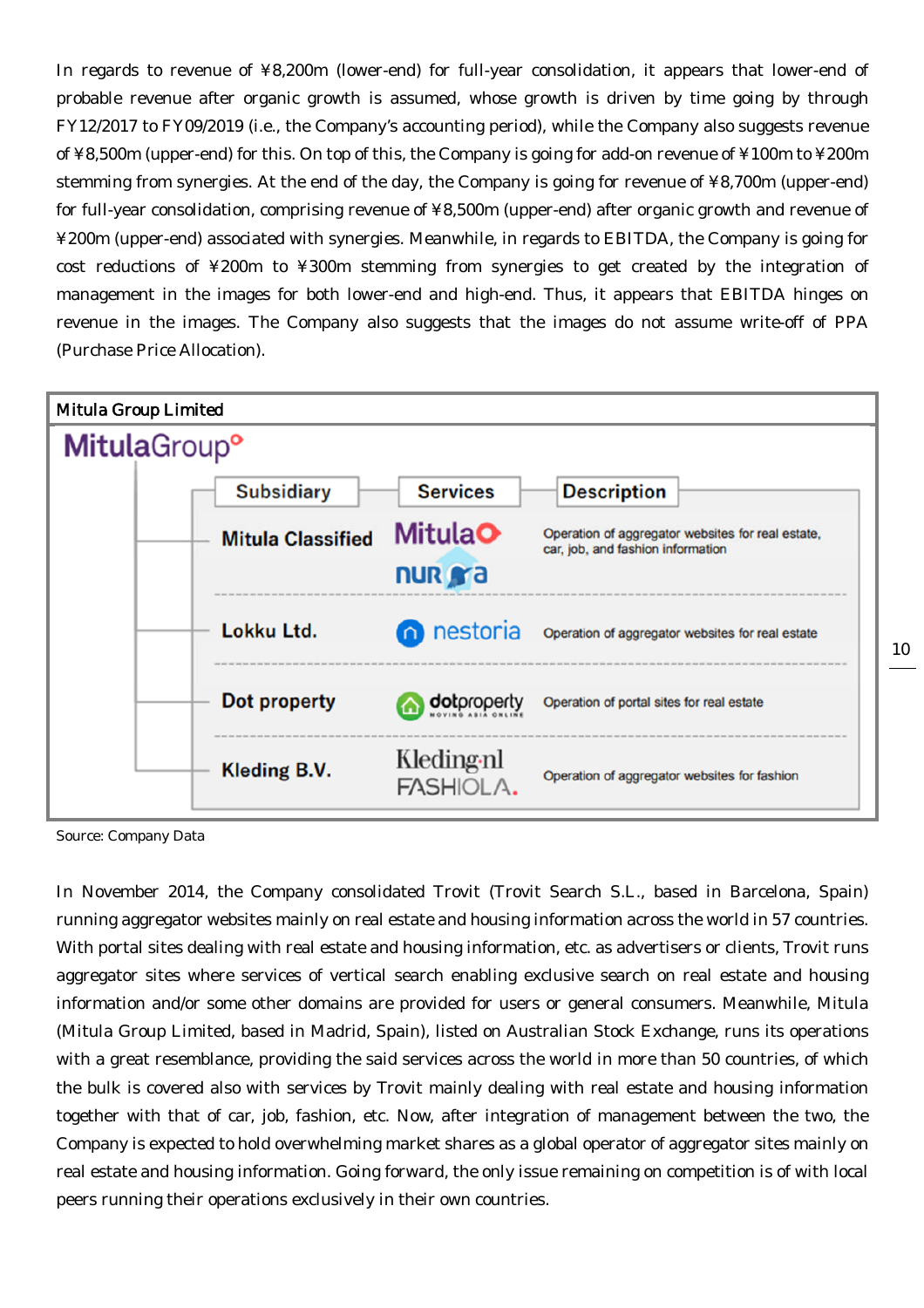The Company advocates establishment of solid organizational frameworks at the integration of management between the above-mentioned two different operations, efficiently taking advantage of strengths with each. Integrating capability held by each on R&D, technology, sales promotions and marketing, the Company is to beef up competitiveness of the new operations as a whole, while enhancing SEO measurement by integrating knowhow of each at the same time. Meanwhile, the Company would not integrate aggregator sites run by each, while trying to get them ranked high in information retrieval with SEO technology held by each in order to prevent the Company from failing to attract users.

On top of this, the Company is to take advantage of traffic and access with users to increase in line with consolidation of Mitula to the largest extent in order to beef up advertising revenue. That is to say, the Company is keen on sales promotions of advertising products whose unit prices are higher than CPC (Cost per Click), which is the mainstay at the moment, including high added-value transactions and/or quasi-transactions, for the sake of business scale expansion. Specifically, the Company is keen on billing on enquiry products with high CVR (Conversion Rate, contract rate), etc. and those of billing-on-contract in some cases. At the same time, the Company is trying to get involved with operations to send users to the secondary markets (peripheral domains) of real estate and housing, i.e., housing loan, mortgage operators, movers, insurance-related, etc.

On 28 June 2018, the Company held extraordinary general meeting of shareholders, while having disclosed that issuance of common shares was approved as planned. With an objective to fund expenses to consolidate Mitula, the Company is to implement share exchange. Meanwhile, Mitula listed on stock exchange has some individual shareholders and another scheme is also available to procure shares (up to 20,000 shares per shareholder) by exchange with cash. Thus, to a certain extent is compensation done by cash in reality. Meanwhile, even when assuming compensation 100% done by share exchange, synergies to be created is to more than offset dilution of EPS in a view of existing shareholders, according to the Company.

The Company argues that the upper end for probable dilution of EPS is 15.6%, while estimating net add-ons by above-mentioned synergies to reach some 20% to 25% for profit attributable to owners of the parent based on Company forecasts going for ¥2,800m in FY09/2018 at the same time, assuming write-off of ¥200m pa for PPA (Purchase Price Allocation).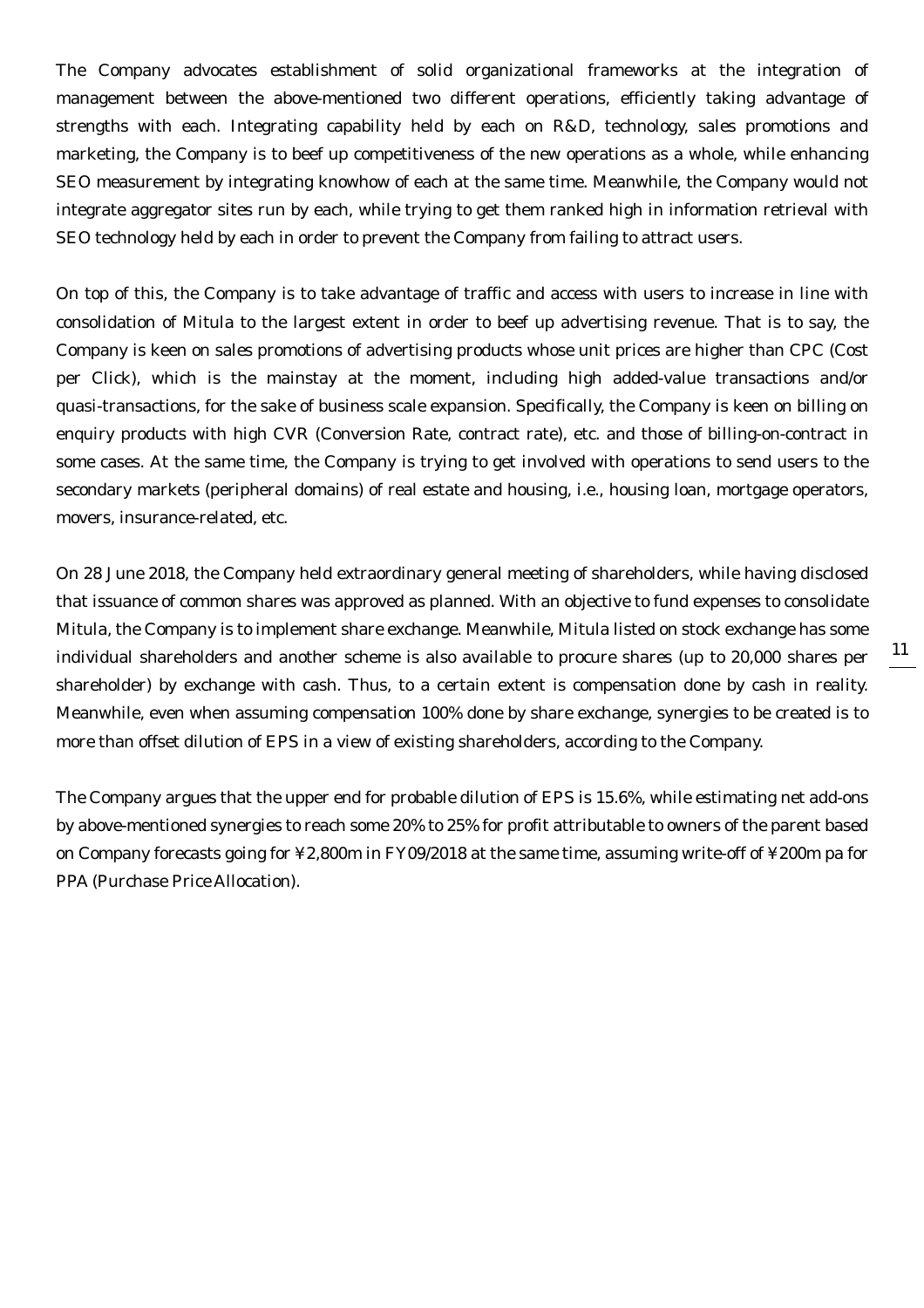## **Statements of Profit or Loss (Cumulative, Quarterly)**

| <b>Statements of Profit or Loss</b>                                                             | <b>Cons.Act</b> | <b>Cons.Act</b> | <b>Cons.Act</b>         | <b>Cons.Act</b> | <b>Cons.Act</b> | <b>Cons.Act</b> | <b>Cons.Act</b> | <b>Cons.Act</b> |                       |
|-------------------------------------------------------------------------------------------------|-----------------|-----------------|-------------------------|-----------------|-----------------|-----------------|-----------------|-----------------|-----------------------|
|                                                                                                 | Q1 to Q3        | Q1 to Q4        | Q1                      | Q1 to Q2        | Q <sub>1</sub>  | Q1 to Q2        | Q1 to Q3        | Q1 to Q4        | YoY                   |
| (Million Yen)                                                                                   | 03/2017         | 03/2017         | 09/2017                 | 09/2017         | 09/2018         | 09/2018         | 09/2018         | 09/2018         | Net Chg.              |
| Revenue                                                                                         | 20,864          | 29,920          | 7,793                   | 15,948          | 8,128           | 17,669          | 26,015          | $\blacksquare$  | $+2,058$              |
| Cost of revenue                                                                                 | 2,183           | 3,080           | 915                     | 1,862           | 928             | 1,875           | 2,872           |                 | $+284$                |
| Gross profit                                                                                    | 18,681          | 26,839          | 6,878                   | 14,086          | 7,199           | 15,793          | 23,142          |                 | $+1,773$              |
| Selling, general and administrative expenses                                                    | 15,558          | 22,654          | 6,600                   | 12,966          | 6,136           | 13,390          | 19,602          |                 | $+144$                |
| Other income and expenses                                                                       | (79)            | (118)           | (72)                    | (102)           | 71              | 89              | 95              | $\overline{a}$  | $+238$                |
| <b>Operating income</b>                                                                         | 3,043           | 4,066           | 205                     | 1,016           | 1,134           | 2,492           | 3,635           |                 | $+1,867$              |
| Financial revenue                                                                               | 52              | 53              | 0                       | 0               | 0               | 0               | 33              |                 | $+31$                 |
| Financial expenses                                                                              | 30              | 34              | $\overline{\mathbf{c}}$ | 20              | 5               | 10              | 15              |                 | $+8$                  |
| Equity in net income of affiliates                                                              | $\mathbf 0$     | $\overline{2}$  | 5                       | (39)            | (47)            | (56)            | (101)           |                 | (109)                 |
| <b>Profit before taxes</b>                                                                      | 3,065           | 4,087           | 208                     | 957             | 1,080           | 2,426           | 3,552           |                 | $+1,780$              |
| Income tax expenses                                                                             | 1,021           | 1,275           | 185                     | 473             | 498             | 884             | 1,319           |                 | $+686$                |
| Profit for the period                                                                           | 2,043           | 2,812           | 22                      | 483             | 582             | 1,541           | 2,233           |                 | $+1,093$              |
| Pro. for the period at. to own. of the par.                                                     | 2,008           | 2,765           | 22                      | 489             | 591             | 1,572           | 2,274           |                 | $+1,163$              |
| Pro. for the period at. to non-con. interests                                                   | 34              | 46              | $\mathbf 0$             | (5)             | (8)             | (30)            | (41)            |                 | (70)                  |
| Total                                                                                           | 2,043           | 2,812           | 22                      | 483             | 582             | 1,541           | 2,233           | $\blacksquare$  | $+1,093$              |
| Revenue YoY                                                                                     | $+14.8%$        | $+16.4%$        | $+13.8%$                | $+15.9%$        | $+14.4%$        | $+9.3%$         | $+8.6%$         |                 |                       |
| Operating income YoY                                                                            | $+3.6%$         | $+1.8%$         | (82.5%)                 | $(59.4\%)$      | +109.9%         | +59.5%          | $+105.6%$       |                 |                       |
| Profit before taxes YoY                                                                         | $+3.6%$         | $+1.7%$         | (82.7%)                 | $(62.1\%)$      | $+99.5%$        | $+55.1%$        | $+100.4%$       |                 |                       |
| Profit for the period YoY                                                                       | $+4.0%$         | $+3.7%$         | $(97.0\%)$              | (71.5%)         | $+67.3%$        | +38.0%          | $+96.0%$        |                 |                       |
| Pro. for the period at. to own. of the par. YoY                                                 | $+4.2%$         | $+3.6%$         | $(97.0\%)$              | $(70.8\%)$      | $+78.4%$        | +44.4%          | $+104.8%$       |                 |                       |
| Gross profit Margin                                                                             | 89.5%           | 89.7%           | 88.2%                   | 88.3%           | 88.6%           | 89.4%           | 89.0%           | $\blacksquare$  | $(0.2\%)$             |
| (SG&A / Revenue)                                                                                | 74.6%           | 75.7%           | 84.7%                   | 81.3%           | 75.5%           | 75.8%           | 75.4%           | $\blacksquare$  | $(5.9\%)$             |
| Operating income Margin                                                                         | 14.6%           | 13.6%           | 2.6%                    | 6.4%            | 14.0%           | 14.1%           | 14.0%           |                 | $+6.6%$               |
| Profit before taxes Margin                                                                      | 14.7%           | 13.7%           | 2.7%                    | 6.0%            | 13.3%           | 13.7%           | 13.7%           |                 | $+6.3%$               |
| Profit for the period Margin                                                                    | 9.8%            | 9.4%            | 0.3%                    | 3.0%            | 7.2%            | 8.7%            | 8.6%            |                 | $+3.8%$               |
| Pro. for the period at. to own. of the par. Margin                                              | 9.6%            | 9.2%            | 0.3%                    | 3.1%            | 7.3%            | 8.9%            | 8.7%            |                 | $+4.1%$               |
| Income tax expenses / Profit before taxes                                                       | 33.3%           | 31.2%           | 89.2%                   | 49.5%           | 46.1%           | 36.5%           | 37.1%           |                 | $+1.4%$               |
|                                                                                                 |                 |                 |                         |                 |                 |                 |                 |                 |                       |
|                                                                                                 |                 |                 |                         |                 |                 |                 |                 |                 |                       |
| <b>Statements of Profit or Loss</b>                                                             | <b>Cons.Act</b> | <b>Cons.Act</b> | <b>Cons.Act</b>         | <b>Cons.Act</b> | <b>Cons.Act</b> | <b>Cons.Act</b> | <b>Cons.Act</b> | <b>Cons.Act</b> |                       |
|                                                                                                 | Q3              | Q4              | Q1                      | Q <sub>2</sub>  | Q <sub>1</sub>  | Q2              | Q3              | Q <sub>4</sub>  | YoY                   |
| (Million Yen)                                                                                   | 03/2017         | 03/2017         | 09/2017                 | 09/2017         | 09/2018         | 09/2018         | 09/2018         | 09/2018         | Net Chg.              |
| Revenue                                                                                         | 7,107           | 9,056           | 7,793                   | 8,154           | 8,128           | 9,541           | 8,345           |                 | $+551$                |
| Cost of revenue                                                                                 | 774             | 897             | 915                     | 946             | 928             | 946             | 996             |                 | $+80$                 |
| Gross profit                                                                                    | 6,332           | 8,158           | 6,878                   | 7,208           | 7,199           | 8,594           | 7,348           |                 | $+470$                |
| Selling, general and administrative expenses                                                    | 5,761           | 7,096           | 6,600                   | 6,366           | 6,136           | 7,253           | 6,212           |                 | (387)                 |
| Other income and expenses                                                                       | (30)            | (39)            | (72)                    | (30)            | 71              | 18              | 6               |                 | $+78$                 |
| <b>Operating income</b>                                                                         | 540             | 1,022           | 205                     | 811             | 1,134           | 1,358           | 1,142           |                 | $+937$                |
| Financial revenue                                                                               | 0               | 0               | 0                       | $\mathbf 0$     | $\mathbf 0$     | $\mathbf 0$     | 33              |                 | $+32$                 |
| <b>Financial expenses</b>                                                                       | $\Omega$        | 3               | 2                       | 17              | 5               | 4               | 4               |                 | $+1$                  |
| Equity in net income of affiliates                                                              | 0               | 2               | 5                       | (44)            | (47)            | (8)             | (45)            |                 | (50)                  |
| <b>Profit before taxes</b>                                                                      | 541             | 1,022           | 208                     | 748             | 1,080           | 1,345           | 1,126           |                 | $+918$                |
| Income tax expenses                                                                             | 193             | 253             | 185                     | 287             | 498             | 386             | 434             |                 | $+248$                |
| Profit for the period                                                                           | 348             | 768             | 22                      | 460             | 582             | 958             | 691             |                 | $+669$                |
| Pro. for the period at. to own. of the par.                                                     | 331             | 756             | 22                      | 467             | 591             | 980             | 702             |                 | $+680$                |
| Pro. for the period at. to non-con. interests                                                   | 16              | 11              | 0                       | (6)             | (8)             | (21)            | (10)            |                 | (11)                  |
| Total                                                                                           | 348             | 768             | 22                      | 460             | 582             | 958             | 691             |                 | $+669$                |
| Revenue YoY                                                                                     | $+13.2%$        | $+20.3%$        | $+13.8%$                | $+18.0%$        | $+14.4%$        | $+5.4%$         | $+7.1%$         |                 |                       |
| Operating income YoY                                                                            | $(49.8\%)$      | $(3.3\%)$       | (82.5%)                 | $(39.1\%)$      | +109.9%         | $+32.9%$        | +456.6%         |                 |                       |
| Profit before taxes YoY                                                                         | (49.7%)         | $(3.6\%)$       | (82.7%)                 | $(43.2\%)$      | $+99.5%$        | +31.6%          | +440.6%         |                 |                       |
| Profit for the period YoY                                                                       | (49.9%          | $+3.1%$         | $(97.0\%)$              | (51.6%)         | $+67.3%$        | $+24.7%$        |                 |                 |                       |
| Pro. for the period at. to own. of the par. YoY                                                 | (52.2%)         | $+2.0%$         | $(97.0\%)$              | (50.5%)         | $+78.4%$        | +29.5%          |                 |                 |                       |
| Gross profit Margin                                                                             | 89.1%           | 90.1%           | 88.2%                   | 88.4%           | 88.6%           | 90.1%           | 88.1%           | $\blacksquare$  | $(0.2\%)$             |
| (SG&A / Revenue)                                                                                | 81.1%           | 78.4%           | 84.7%                   | 78.1%           | 75.5%           | 76.0%           | 74.4%           |                 | $(10.2\%)$            |
| Operating income Margin                                                                         | 7.6%            | 11.3%           | 2.6%                    | 9.9%            | 14.0%           | 14.2%           | 13.7%           |                 | $+11.1%$              |
| Profit before taxes Margin                                                                      | 7.6%            | 11.3%           | 2.7%                    | 9.2%            | 13.3%           | 14.1%           | 13.5%           |                 | $+10.8%$              |
| Profit for the period Margin                                                                    | 4.9%            | 8.5%            | 0.3%                    | 5.7%            | 7.2%            | 10.0%           | 8.3%            |                 | $+8.0%$               |
| Pro. for the period at. to own. of the par. Margin<br>Income tax expenses / Profit before taxes | 4.7%<br>35.7%   | 8.4%<br>24.8%   | 0.3%<br>89.2%           | 5.7%<br>38.4%   | 7.3%<br>46.1%   | 10.3%<br>28.8%  | 8.4%<br>38.6%   |                 | $+8.1%$<br>$(50.6\%)$ |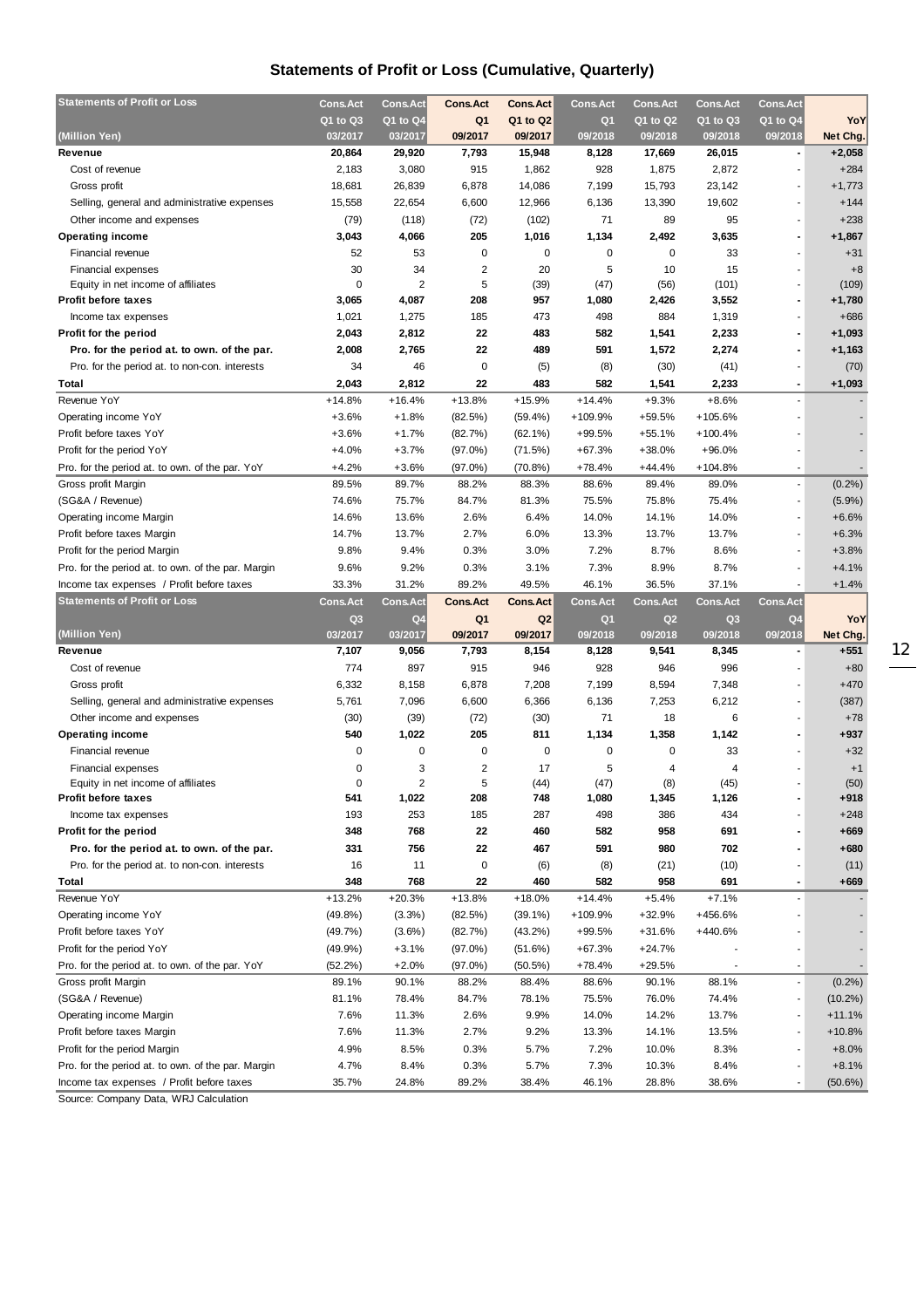## **Segmented Information (Cumulative, Quarterly)**

| <b>Segmented Information</b>    | <b>Cons.Act</b> | <b>Cons.Act</b> | <b>Cons.Act</b> | <b>Cons.Act</b> | <b>Cons.Act</b> | <b>Cons.Act</b> | <b>Cons.Act</b> | <b>Cons.Act</b>          |              |
|---------------------------------|-----------------|-----------------|-----------------|-----------------|-----------------|-----------------|-----------------|--------------------------|--------------|
|                                 | Q1 to Q3        | Q1 to Q4        | Q <sub>1</sub>  | Q1 to Q2        | Q <sub>1</sub>  | $Q1$ to $Q2$    | Q1 to Q3        | Q1 to Q4                 | YoY          |
| (Million Yen)                   | 03/2017         | 03/2017         | 09/2017         | 09/2017         | 09/2018         | 09/2018         | 09/2018         | 09/2018                  | Net Chg.     |
| <b>HOME'S Services Business</b> | 17,354          | 25,017          | 6,472           | 13,288          | 6,742           | 14,805          | 21,638          |                          | $+1,547$     |
| <b>Overseas Business</b>        | 2,325           | 3,193           | 859             | 1,718           | 883             | 1,819           | 2,802           |                          | $+324$       |
| <b>Others Business</b>          | 1,184           | 1,709           | 461             | 941             | 502             | 1,045           | 1,573           | $\overline{\phantom{a}}$ | $+185$       |
| Revenue                         | 20,864          | 29.920          | 7,793           | 15,948          | 8,128           | 17,669          | 26,015          | $\blacksquare$           | $+2,058$     |
| <b>HOME'S Services Business</b> | 2,649           | 3,594           | 264             | 1,067           | 943             | 2,223           | 3,284           | $\blacksquare$           | $+1,564$     |
| <b>Overseas Business</b>        | 276             | 346             | 65              | 131             | 130             | 208             | 264             |                          | $+119$       |
| <b>Others Business</b>          | 117             | 136             | (74)            | (120)           | (33)            | (72)            | (74)            |                          | (44)         |
| <b>Segment profit</b>           | 3,043           | 4,077           | 255             | 1,078           | 1,040           | 2,358           | 3,473           | $\blacksquare$           | $+1,638$     |
| Inter-segment transactions      | 79              | 106             | 22              | 41              | 22              | 44              | 66              |                          | (9)          |
| Other income and expenses       | (79)            | (118)           | (72)            | (102)           | 71              | 89              | 95              |                          | $+238$       |
| <b>Operating income</b>         | 3,043           | 4,066           | 205             | 1,016           | 1,134           | 2,492           | 3,635           | $\blacksquare$           | $+1,868$     |
| <b>HOME'S Services Business</b> | 15.3%           | 14.4%           | 4.1%            | 8.0%            | 14.0%           | 15.0%           | 15.2%           |                          | $+6.6%$      |
| <b>Overseas Business</b>        | 11.9%           | 10.9%           | 7.6%            | 7.7%            | 14.8%           | 11.4%           | 9.4%            |                          | $+3.6%$      |
| <b>Others Business</b>          | 10.0%           | 8.0%            | $(16.0\%)$      | $(12.9\%)$      | (6.7%)          | $(7.0\%)$       | (4.7%)          |                          | $(2.6\%)$    |
| Segment profit / Revenue        | 14.6%           | 13.6%           | 3.3%            | 6.8%            | 12.8%           | 13.3%           | 13.3%           | $\overline{\phantom{a}}$ | $+5.7%$      |
| <b>Segmented Information</b>    | <b>Cons.Act</b> | <b>Cons.Act</b> | <b>Cons.Act</b> | <b>Cons.Act</b> | <b>Cons.Act</b> | <b>Cons.Act</b> | <b>Cons.Act</b> | <b>Cons.Act</b>          |              |
|                                 | Q <sub>3</sub>  | Q4              | Q <sub>1</sub>  | Q2              | Q <sub>1</sub>  | Q2              | Q <sub>3</sub>  | Q <sub>4</sub>           | YoY          |
| (Million Yen)                   | 03/2017         | 03/2017         | 09/2017         | 09/2017         | 09/2018         | 09/2018         | 09/2018         | 09/2018                  | Net Chg.     |
| <b>HOME'S Services Business</b> | 5,955           | 7,662           | 6,472           | 6,816           | 6,742           | 8,062           | 6,833           |                          | $+361$       |
| <b>Overseas Business</b>        | 750             | 867             | 859             | 858             | 883             | 935             | 983             |                          | $+123$       |
| <b>Others Business</b>          | 400             | 525             | 461             | 479             | 502             | 542             | 528             |                          | $+66$        |
| Revenue                         | 7,107           | 9,056           | 7,793           | 8,154           | 8,128           | 9,541           | 8,345           | $\blacksquare$           | $+551$       |
| <b>HOME'S Services Business</b> | 509             | 945             | 264             | 802             | 943             | 1,279           | 1,060           |                          | $+796$       |
| Overseas Business               | 9               | 70              | 65              | 66              | 130             | 77              | 55              |                          | (9)          |
| <b>Others Business</b>          | 25              | 18              | (74)            | (46)            | (33)            | (38)            | (1)             |                          | $+72$        |
| Segment profit                  | 544             | 1,034           | 255             | 822             | 1,040           | 1,318           | 1,114           |                          | $+858$       |
| Inter-segment transactions      | 26              | 27              | 22              | 18              | 22              | 22              | 21              |                          | $\mathbf{0}$ |
| Other income and expenses       | (30)            | (39)            | (72)            | (30)            | 71              | 18              | 6               |                          | $+78$        |
| <b>Operating income</b>         |                 | 1,022           | 205             | 811             | 1,134           | 1,358           | 1,142           | $\blacksquare$           | $+937$       |
|                                 | 540             |                 |                 |                 |                 |                 |                 |                          |              |
| <b>HOME'S Services Business</b> | 8.6%            | 12.3%           | 4.1%            | 11.8%           | 14.0%           | 15.9%           | 15.5%           | $\blacksquare$           | $+11.4%$     |
| <b>Overseas Business</b>        | 1.3%            | 8.1%            | 7.6%            | 7.8%            | 14.8%           | 8.3%            | 5.7%            | $\blacksquare$           | (1.9%)       |
| <b>Others Business</b>          | 6.3%            | 3.6%            | $(16.0\%)$      | (9.8%           | $(6.7\%)$       | $(7.2\%)$       | (0.3%)          |                          | $+15.7%$     |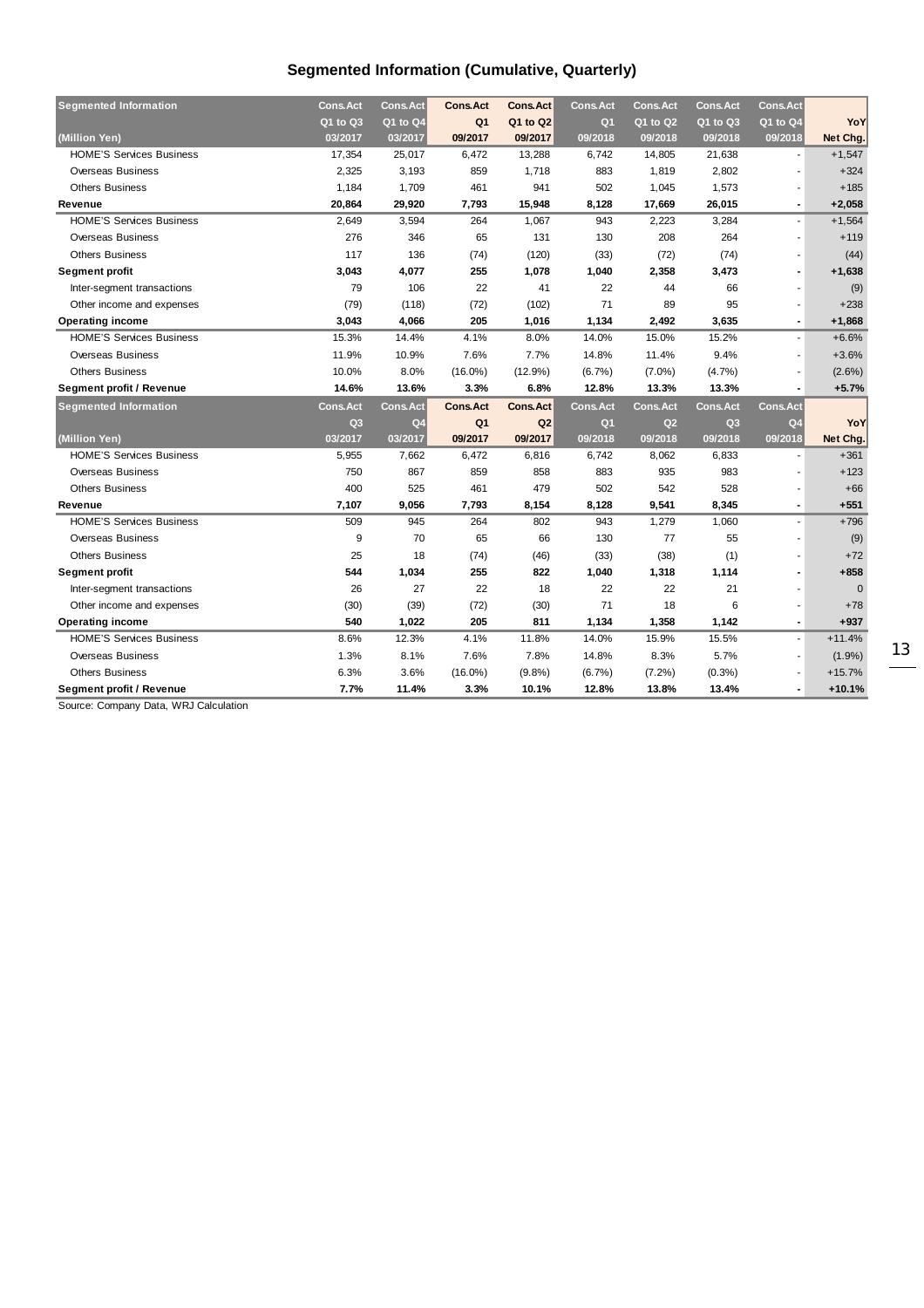## **Statements of Financial Position (Quarterly)**

| <b>Statements of Financial Position</b>               | <b>Cons.Act</b> | <b>Cons.Act</b> | <b>Cons.Act</b> | <b>Cons.Act</b> | <b>Cons.Act</b> | <b>Cons.Act</b> | <b>Cons.Act</b> | <b>Cons.Act</b>          |          |
|-------------------------------------------------------|-----------------|-----------------|-----------------|-----------------|-----------------|-----------------|-----------------|--------------------------|----------|
|                                                       | Q <sub>3</sub>  | Q4              | Q <sub>1</sub>  | Q <sub>2</sub>  | Q <sub>1</sub>  | Q2              | Q <sub>3</sub>  | Q <sub>4</sub>           | YoY      |
| (Million Yen)                                         | 03/2017         | 03/2017         | 09/2017         | 09/2017         | 09/2018         | 09/2018         | 09/2018         | 09/2018                  | Net Chg. |
| Cash and cash equivalents                             | 6,263           | 6,046           | 5,013           | 5,509           | 5,275           | 5,446           | 7,136           |                          | $+2,122$ |
| Accounts re.-trade and other current re.              | 3,517           | 4,712           | 3,916           | 4,229           | 4,091           | 5,131           | 4,282           | ÷.                       | $+365$   |
| Other current financial assets                        | 492             | 492             | 51              |                 |                 | 32              | 150             |                          | $+98$    |
| Other current assets                                  | 544             | 807             | 484             | 454             | 587             | 542             | 534             |                          | $+50$    |
| <b>Total current assets</b>                           | 10,818          | 12,059          | 9,465           | 10,193          | 9,953           | 11,153          | 12,102          |                          | $+2,636$ |
| Property, plant and equipment                         | 585             | 1,796           | 1,887           | 1,926           | 1,908           | 1,867           | 1,869           |                          | (17)     |
| Goodwill                                              | 8,805           | 8,860           | 9,520           | 9,857           | 10,001          | 9,690           | 9,514           |                          | (5)      |
| Intangible assets                                     | 2,797           | 2,621           | 2,514           | 2,423           | 2,304           | 2,206           | 2,131           |                          | (382)    |
| In. accounted for using the equity method             | 42              | 48              | 293             | 278             | 188             | 489             | 438             |                          | $+144$   |
| Other long-term financial assets                      | 1.140           | 1,123           | 1,157           | 1,170           | 1,600           | 1,606           | 1,624           |                          | $+467$   |
| Deferred tax assets                                   | 429             | 594             | 625             | 509             | 397             | 435             | 560             |                          | (64)     |
| Other non-current assets                              | 5               | 5               | 4               | 4               | 11              | 8               | 4               |                          |          |
| <b>Total non-current assets</b>                       | 13,806          | 15,050          | 16,003          | 16,170          | 16,412          | 16,303          | 16,144          |                          | $+141$   |
| <b>Total assets</b>                                   | 24,625          | 27,110          | 25,469          | 26,363          | 26,366          | 27,457          | 28,247          | $\blacksquare$           | $+2,778$ |
| Accounts pay.-trade and other current pay.            | 2,350           | 3,441           | 2,283           | 2,936           | 2,380           | 2,983           | 2,449           |                          | $+165$   |
| Short-term loans                                      | 981             | 969             | 968             | 970             | 971             | 476             | 482             |                          | (486)    |
| Lease obligations                                     |                 | Ĭ.              | ÷.              | 3               | 3               | 3               | 3               |                          | $+3$     |
| Accrued corporate income taxes                        | 41              | 661             | 78              | 277             | 354             | 783             | 1,171           |                          | $+1,092$ |
| Other short-term financial liabilities                |                 |                 |                 | 28              | 26              | 22              | 16              |                          | $+16$    |
| Provisions                                            | 209             | 249             |                 |                 |                 | J.              |                 |                          |          |
| Other current liabilities                             | 1,520           | 1,766           | 2,339           | 1,898           | 1,676           | 1,707           | 2,161           |                          | (178)    |
| <b>Total current liabilities</b>                      | 5,102           | 7,088           | 5,670           | 6,115           | 5,413           | 5,978           | 6,284           |                          | $+613$   |
| Long-term loans                                       | 992             | 484             | 484             |                 |                 | $\overline{a}$  |                 |                          | (484)    |
| Lease obligations                                     | ÷               | ä,              | $\overline{a}$  | 84              | 84              | 82              | 81              |                          | $+81$    |
| Provisions                                            |                 | 469             | 518             | 518             | 518             | 518             | 533             |                          | $+14$    |
| Other long-term financial liabilities                 | 37              | 45              | 44              |                 |                 | J,              |                 |                          | (44)     |
| Deferred tax liabilities                              | 264             | 205             | 299             | 317             | 325             | 313             | 314             |                          | $+15$    |
| Other non-current liabilities                         |                 |                 |                 | 33              | 34              | 31              | 32              |                          | $+32$    |
| <b>Total non-current liabilities</b>                  | 1,294           | 1,205           | 1,346           | 954             | 962             | 946             | 963             |                          | (383)    |
| <b>Total liabilities</b>                              | 6,396           | 8,294           | 7,017           | 7,069           | 6,375           | 6,924           | 7,247           |                          | $+229$   |
| Equity attributable to the owners of the parent       | 17,957          | 18,471          | 18,346          | 19,227          | 19,907          | 20,472          | 20,948          |                          | $+2,601$ |
| Equity attributable to non-controlling interests      | 271             | 344             | 105             | 66              | 83              | 59              | 51              |                          | (53)     |
| <b>Total equity</b>                                   | 18,228          | 18,815          | 18,451          | 19,293          | 19,990          | 20,532          | 21,000          | $\blacksquare$           | $+2,548$ |
| <b>Total liabilities and equity</b>                   | 24,625          | 27,110          | 25,469          | 26,363          | 26,366          | 27,457          | 28,247          | $\blacksquare$           | $+2,778$ |
| <b>Interest Bearing Debt</b>                          | 1,973           | 1,454           | 1,453           | 1,059           | 1,059           | 563             | 568             | $\blacksquare$           | (885)    |
| Net Debt                                              | (4, 290)        | (4, 592)        | (3, 559)        | (4, 450)        | (4, 216)        | (4, 883)        | (6, 567)        | $\sim$                   | (3,008)  |
| Equity attributable to the owners of the parent ratio | 72.9%           | 68.1%           | 72.0%           | 72.9%           | 75.5%           | 74.6%           | 74.2%           |                          |          |
| Net debt equity ratio                                 | (23.9%)         | $(24.9\%)$      | $(19.4\%)$      | $(23.1\%)$      | (21.2%)         | (23.9%)         | (31.4%)         |                          |          |
| ROE (12 months)                                       | 16.0%           | 15.6%           | 12.0%           | 8.8%            | 9.7%            | 10.6%           | 14.0%           |                          |          |
| ROA (12 months)                                       | 17.0%           | 15.6%           | 12.5%           | 10.0%           | 12.0%           | 12.4%           | 16.0%           |                          |          |
| Quick ratio                                           | 192%            | 152%            | 157%            | 159%            | 173%            | 177%            | 182%            | $\overline{\phantom{a}}$ | ÷.       |
| Current ratio                                         | 212%            | 170%            | 167%            | 167%            | 184%            | 187%            | 193%            | $\sim$                   | ٠        |

Source: Company Data, WRJ Calculation

### **Statements of Cash Flows (Cumulative, Quarterly)**

| <b>Statements of Cash Flows</b>     | <b>Cons.Act</b> | Cons.Act       | <b>Cons.Act</b> | <b>Cons.Act</b> | Cons.Act        | <b>Cons.Act</b> | <b>Cons.Act</b> | Cons.Act                 |          |
|-------------------------------------|-----------------|----------------|-----------------|-----------------|-----------------|-----------------|-----------------|--------------------------|----------|
|                                     | Q1 to Q3        | Q1 to Q4       | Q <sub>1</sub>  | Q1 to Q2        | Q <sub>1</sub>  | Q1 to Q2        | Q1 to Q3        | Q1 to Q4                 | YoY      |
| (Million Yen)                       | 03/2017         | 03/2017        | 09/2017         | 09/2017         | 09/2018         | 09/2018         | 09/2018         | 09/2018                  | Net Chg. |
| Cash flow from operating activities | 2,057           | 3,163          | 832             | 1,909           | 236             | 1,470           | 3,589           | $\overline{\phantom{a}}$ | $+1,441$ |
| Cash flow from investing activities | (1, 334)        | (2, 134)       | (868)           | (999)           | (425)           | (921)           | (1, 311)        | $\overline{\phantom{a}}$ | $+737$   |
| Free cash flow                      | 722             | 1,028          | (36)            | 910             | (188)           | 548             | 2,277           | $\blacksquare$           | $+2,179$ |
| Cash flow from financing activities | (1,018)         | (1, 517)       | (1,098)         | (1,601)         | (69)            | (580)           | (579)           | $\overline{\phantom{a}}$ | $+984$   |
| <b>Statements of Cash Flows</b>     | <b>Cons.Act</b> | Cons.Act       | <b>Cons.Act</b> | <b>Cons.Act</b> | <b>Cons.Act</b> | <b>Cons.Act</b> | <b>Cons.Act</b> | Cons.Act                 |          |
|                                     | Q <sub>3</sub>  | Q <sub>4</sub> | Q <sub>1</sub>  | Q2              | Q <sub>1</sub>  | Q <sub>2</sub>  | Q <sub>3</sub>  | O <sub>4</sub>           | YoY      |
| (Million Yen)                       | 03/2017         | 03/2017        | 09/2017         | 09/2017         | 09/2018         | 09/2018         | 09/2018         | 09/2018                  | Net Chg. |
| Cash flow from operating activities | 208             | 1,106          | 832             | 1,077           | 236             | 1,233           | 2,118           | $\overline{\phantom{a}}$ | $+1,286$ |
| Cash flow from investing activities | (380)           | (800)          | (868)           | (131)           | (425)           | (496)           | (389)           | $\overline{\phantom{a}}$ | $+478$   |
| Free cash flow                      | (172)           | 306            | (36)            | 946             | (188)           | 737             | 1,729           | $\blacksquare$           | $+1,765$ |
| Cash flow from financing activities | 33              | (499)          | (1,098)         | (502)           | (69)            | (511)           |                 | $\overline{\phantom{a}}$ | $+1,099$ |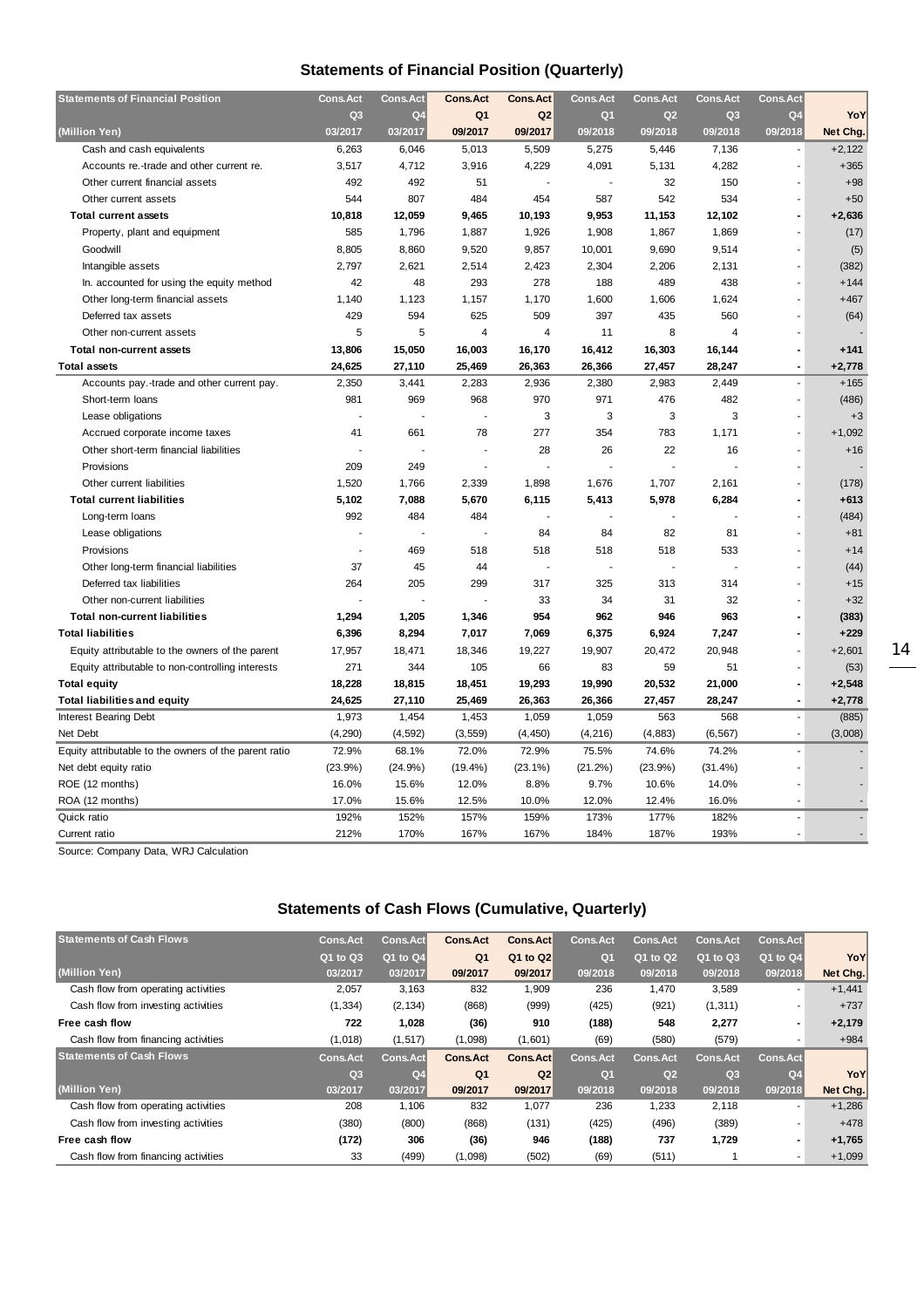#### **Long-Term Prospects**

As the target of business performance, the Company's midterm management plan is calling for "revenue of ¥50,000m to ¥60,000m, EBITDA margin of some 20%" in FY09/2020, which does not include impacts from upcoming consolidation of Mitula. Meanwhile, the Company is steadily preparing for this consolidation, going for the implementation in October 2018. Thus, a probability is increasing for the Company to benefit from net add-ons stemming from here in a long-term view. Meanwhile, the Company saw irregular 6-month results in FY09/2017 due to change of fiscal yearend.



Source: Company Data, WRJ Calculation

Assuming FY09/2018 Company forecasts are to be met, while going for revenue of ¥50,000m, EBITDA of ¥10,000m and EBITDA margin of 20.0% in FY09/2020 based on the target of business performance, the Company is to see CAGR of 21.3% for revenue and 33.8% for EBITDA through FY09/2018 to FY09/2020, while EBITDA margin up 4.7 points during the same period. When aforementioned impacts stemming from consolidation of Mitula being assumed, the Company sees all those rate of increases further accelerating.

Meanwhile, FY09/2018 Company forecasts (revised on 26 July 2018) are going for prospective revenue of ¥34,000m (up 5.9% over the same period 12 months ago), EBITDA of ¥5,190m (up 32.8%), operating income of ¥4,000m (up 55.1%) and profit attributable to owners of the parent ¥2,800m (up 77.5%), while EBITDA margin of 15.3% (up 3.1 points). Company forecasts do not assume dividend on an absolute value basis, but the Company reveals it is to pay dividend based on payout ratio of 20%.

Above-mentioned Company forecasts are after downgrade by ¥7,000m (17.1%) in revenue and by ¥826m (13.7%) in EBITDA. Due mainly to revenue on the mainstay HOME'S Services Business side falling short of expectations, the Company is to see shortfalls in revenue and EBITDA. It is suggested that user attraction through search engine has been rather disappointing negatively affected by changes of Google's search algorithm. In regards to shortfall of revenue, another factor is that the Company has pulled out of loss-making services associated with renovation. Still, the Company argues that negative impacts from both of them are just temporary, while going for a retrieval of some 15% as long-term organic growth rate on a CAGR basis for HOME'S Services Business, together with measures to make progress with aforementioned structural reform, etc.

15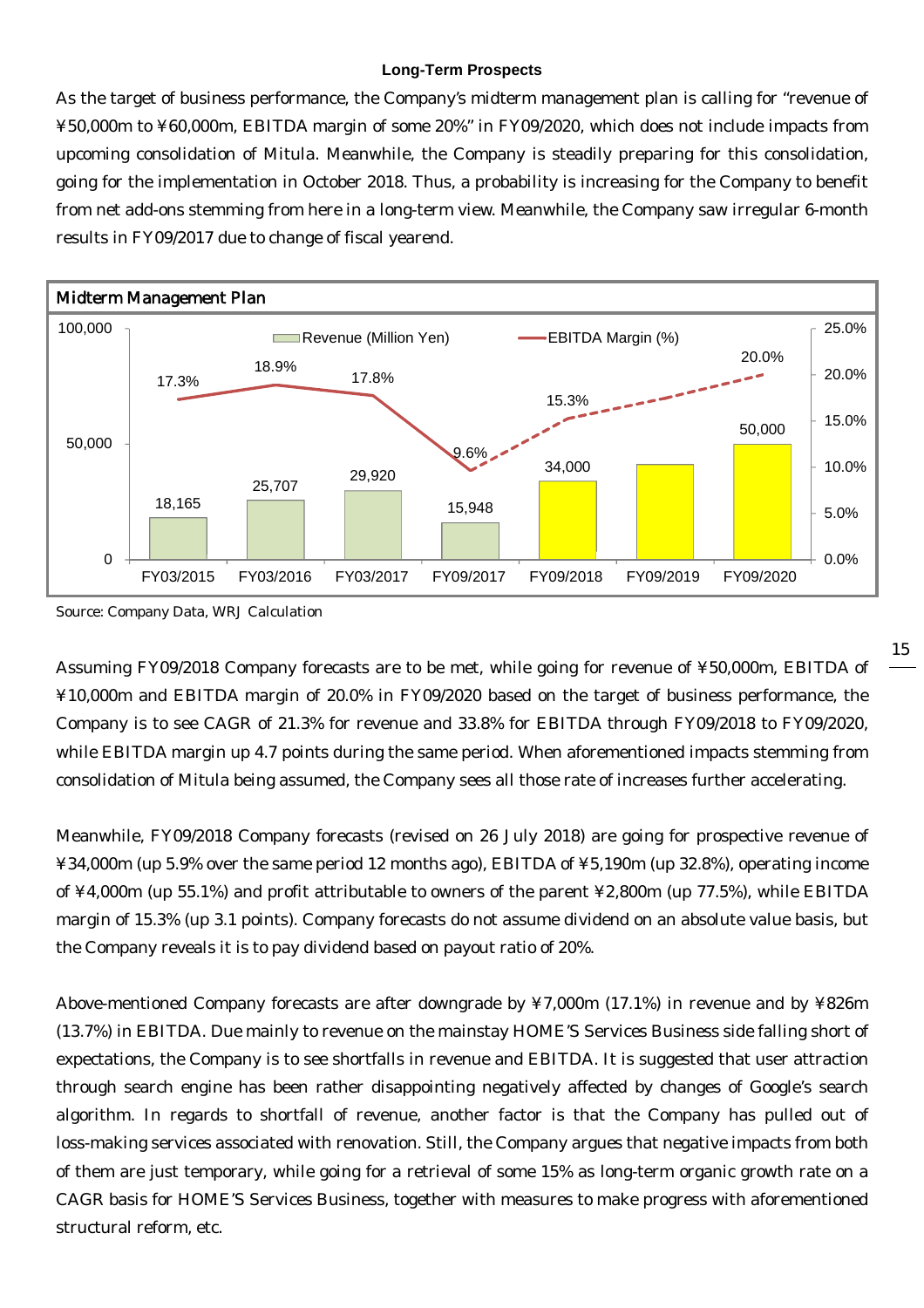## 4.0 Business Model

**Running one of the Largest Real Estate and Housing Information Listing Websites in Japan**

The Company runs HOME'S Services Business, Overseas Business and Others Business. While details of business model on the Overseas Business side have been already discussed, the Company offers "Our Business" on its website, comprising information on categorized services in a view of users or general consumers with respect to operations of HOME's Services Business and Others Business both operated in Japan. For example, HOME'S Services Business is in charge of "Real Estate" and "Support", while Others Business other services but for the two.



Source: Company Data

As operations by the Company, "Real Estate" represents those to run "LIFUL HOME'S", i.e., one of the largest real estate and housing information listing websites in Japan. As of the end of June 2018, the number of information on property collectively stood at 6.7m, implying the number of property listed by advertisers or real estate companies is one of the largest in the market.

Generally speaking, earnings model of portal sites like this is classified into three categories comprising billing on advertising, billing on listing and billing on contract. As far as billing on advertising and billing on listing are concerned, the number of clicks on contents, etc. made on specific information based on needs of advertisers is the key determinant for revenue, while rather directly depending on the extent of transactions to be generated through the clicks on the c) billing on contract side. In the Company's "LIFULL HOME'S", it appears the bulk of revenue is associated with proprietary "billing on enquiry", suggesting that a scheme resembling billing on contract is mainly adopted in "LIFULL HOME'S".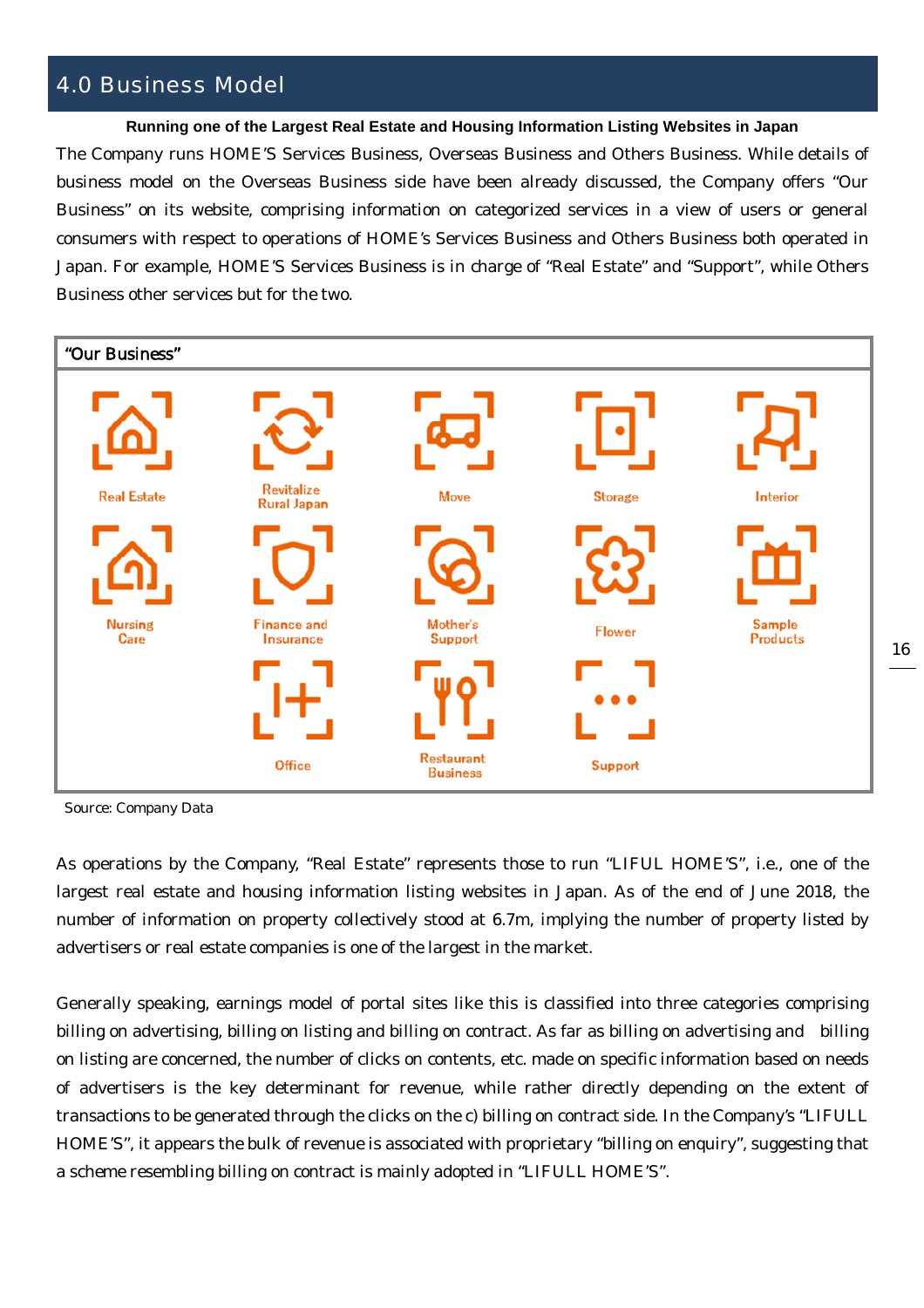As far as we could gather, "Real Estate" (where the Company bills to advertisers or real estate companies on listing of information in regards to the property they deal in) accounts for more than half of revenue on the HOME'S Services Business side. Amongst others, revenue associated with listing of information on rental and second hand property trading is the mainstay. At the same time, the Company is also involved with new property, custom home, etc. Meanwhile, the Company sees exposure to revenue of "Support" more than a certain extent. In regards to this, the Company has been consistently increasing its exposure to diverse services to support clients as well as expanding business domains so far, as found in consolidation of Renter's Co. (to have been absorbed on 1 October 2017) in April 2007, which was followed by consolidation of LIFULL Marketing Partners (former Axelion Co., Ltd.) in May 2015. The former is provider of CRM services to support operations of real estate companies, while the latter advertising agency for real estate developers.

"Billing on enquiry", advocated being world's only scheme according to the Company, is adopted in rental and second hand property trading and conventional billing on listing for new property, etc. In regards to rental, accounting for the bulk of revenue based on "billing on enquiry", advertisers are consistently billed with monthly basic charge of ¥10,000 as well as with commission on enquiry additionally.

Commission on enquiry is billed in line with occurrence of transaction (enquiry) on information of the property listed on "LIFULL HOME'S" by advertisers or real estate companies. Thus, advertisers or real estate companies see no additional fees as far as transaction (enquiry) does not take place. Thus, given no fees being generated with just listing information unlike billing on listing, advertisers or real estate companies show tendency to increase the number of the property listed more than billing on listing, according to the Company. More importantly, this enhances convenience for users of "LIFULL HOME'S" or general consumers. In regards to rental, an enquiry generates commission equating 5.5% of monthly rent of the property up to 15 enquiries and 4.0% for the 16th and more.

Meanwhile, "Nursing Care" accounts for the bulk of revenue on the Others Business side. This represents services through portal site of "LIFULL Nursing Care" run by LIFULL senior Co., Ltd., listing information on home for elderly people, nursing facilities, etc. Earnings model here is of billing on listing. In addition, information on storage place, rental space, rental warehouse, etc. are listed on portal site of "LIFULL Storage" run by LIFULL SPACE Co., Ltd., which is contents of "Storage". On portal site of "LIFULL Move" run by LIFULL MOVE Co., Ltd., information on moving is listed, while "LIFULL Insurance" by LIFULL FinTech Co., Ltd. on insurance consultation / comparison, respectively, representing "Move" and "Finance and Insurance".

All those four subsidiaries, set up by incorporation-type demerger, are those of running existing operations and each is consistently seeing favorable business performance and thus seeing operating profit more than a certain level on a collective basis. Meanwhile, "Revitalize Rural Japan" and other services are new operations, also included in Others Business. Generally speaking, all those new operations are in the process of setting up business model to generate revenue meeting with expenses, collectively seeing operating loss, large enough to more than offset operating profit from existing operations. As a result, Others Business saw revenue of ¥1,573m (up 13.4% over the same period 12 months ago), segment profit of negative ¥74m (versus negative ¥30m during the same period 12 months ago) in Q1 to Q3 FY09/2018.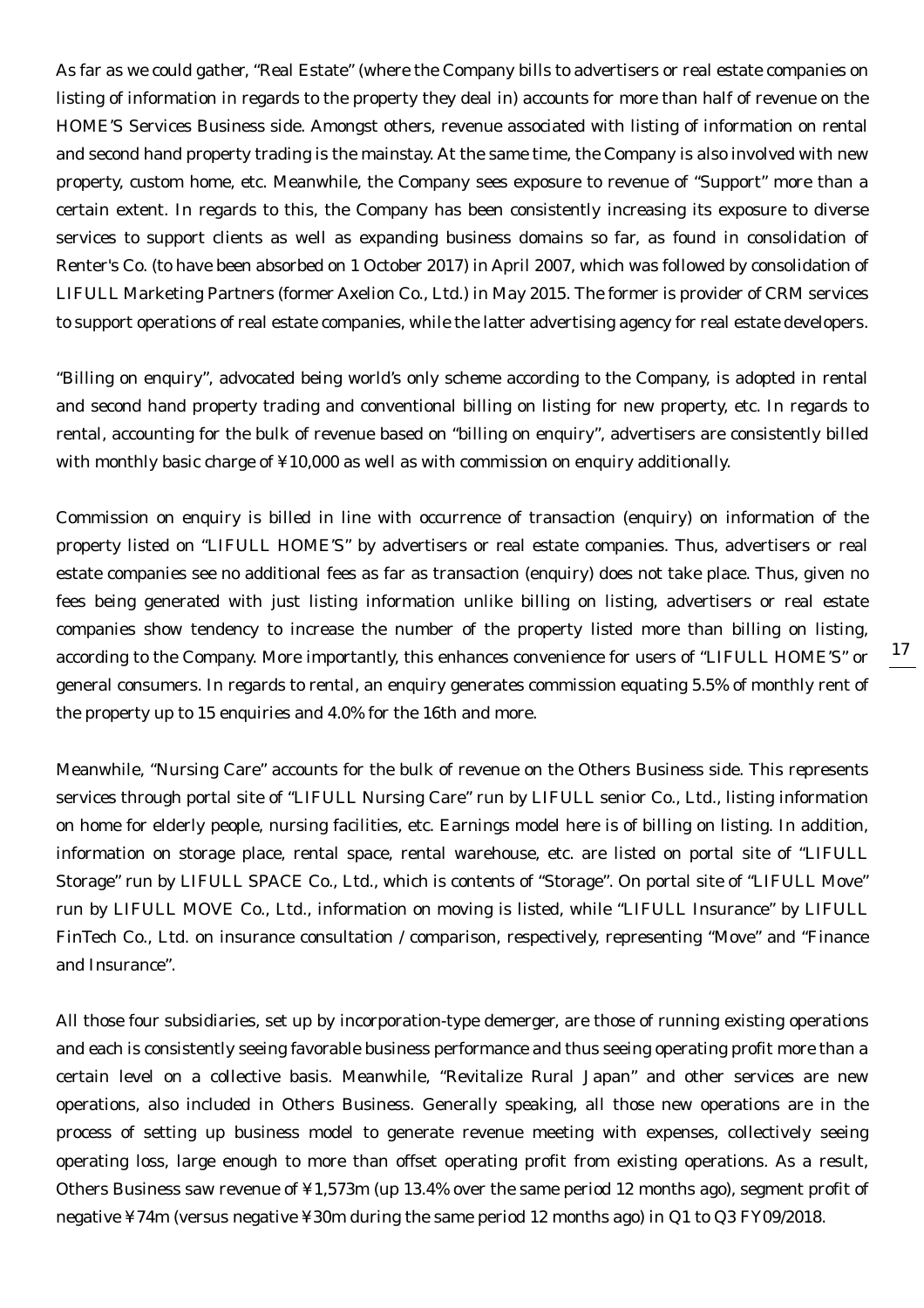## 5.0 Financial Statements

#### **Statements of Profit or Loss**

| <b>Statements of Profit or Loss</b>                | <b>Cons.Act</b> | <b>Cons.Act</b>          | <b>Cons.Act</b> | <b>Cons.Act</b> | <b>Cons.Act</b> | <b>Cons.CoE</b> |                 |
|----------------------------------------------------|-----------------|--------------------------|-----------------|-----------------|-----------------|-----------------|-----------------|
|                                                    | <b>FY</b>       | <b>FY</b>                | <b>FY</b>       | <b>FY</b>       | <b>FY</b>       | <b>FY</b>       | YoY             |
| (Million Yen)                                      | 03/2014         | 03/2015                  | 03/2016         | 03/2017         | 09/2017         | 09/2018         | <b>Net Chg.</b> |
| Revenue                                            |                 | 18,165                   | 25,707          | 29,920          | 15,948          | 34,000          | $+1,888$        |
| Cost of revenue                                    |                 | 583                      | 2,127           | 3,080           | 1,862           | 3,700           | $+165$          |
| Gross profit                                       |                 | 17,582                   | 23,580          | 26,839          | 14,086          | 30,300          | $+1,722$        |
| Selling, general and administrative expenses       |                 | 14,849                   | 19,489          | 22,654          | 12,966          | 26,390          | $+565$          |
| Other income and expenses                          |                 | (41)                     | (95)            | (118)           | (102)           | 90              | $+262$          |
| <b>Operating income</b>                            |                 | 2,691                    | 3,994           | 4,066           | 1,016           | 4,000           | $+1,420$        |
| Financial revenue                                  |                 | 6                        | 29              | 53              | 0               |                 |                 |
| Financial expenses                                 |                 | 43                       | 10              | 34              | 20              |                 |                 |
| Equity in net income of affiliates                 |                 | 2                        | 4               | 2               | (39)            |                 |                 |
| <b>Profit before taxes</b>                         |                 | 2,656                    | 4,018           | 4,087           | 957             |                 |                 |
| Income tax expenses                                |                 | 851                      | 1,306           | 1,275           | 473             |                 |                 |
| Profit for the period                              |                 | 1,805                    | 2,711           | 2,812           | 483             |                 |                 |
| Pro. for the period at. to own. of the par.        |                 | 1,796                    | 2,670           | 2,765           | 489             | 2,800           | $+1,222$        |
| Pro. for the period at. to non-con. interests      |                 | 8                        | 40              | 46              | (5)             |                 |                 |
| Total                                              |                 | 1,805                    | 2,711           | 2,812           | 483             |                 |                 |
| Revenue YoY                                        |                 |                          | $+41.5%$        | $+16.4%$        | $+15.9%$        | $+5.9%$         |                 |
| Operating income YoY                               |                 |                          | $+48.4%$        | $+1.8%$         | $(59.4\%)$      | $+55.1%$        |                 |
| Profit before taxes YoY                            |                 | $\overline{\phantom{a}}$ | $+51.3%$        | $+1.7%$         | $(62.1\%)$      |                 |                 |
| Profit for the period YoY                          |                 |                          | $+50.2%$        | $+3.7%$         | (71.5%)         |                 |                 |
| Pro. for the period at. to own. of the par. YoY    |                 | $\overline{\phantom{a}}$ | $+48.7%$        | $+3.6%$         | $(70.8\%)$      | $+77.5%$        |                 |
| Gross profit Margin                                | $\blacksquare$  | 96.8%                    | 91.7%           | 89.7%           | 88.3%           | 89.1%           | $+0.1%$         |
| (SG&A / Revenue)                                   |                 | 81.7%                    | 75.8%           | 75.7%           | 81.3%           | 77.6%           | (2.8%)          |
| Operating income Margin                            |                 | 14.8%                    | 15.5%           | 13.6%           | 6.4%            | 11.8%           | $+3.7%$         |
| Profit before taxes Margin                         |                 | 14.6%                    | 15.6%           | 13.7%           | 6.0%            |                 |                 |
| Profit for the period Margin                       |                 | 9.9%                     | 10.5%           | 9.4%            | 3.0%            |                 |                 |
| Pro. for the period at. to own. of the par. Margin |                 | 9.9%                     | 10.4%           | 9.2%            | 3.1%            | 8.2%            | $+3.3%$         |
| Income tax expenses / Profit before taxes          |                 | 32.1%                    | 32.5%           | 31.2%           | 49.5%           |                 |                 |

Source: Company Data, WRJ Calculation

## **Segmented Information**

| <b>Segmented Information</b>         | <b>Cons.Act</b> | <b>Cons.Act</b> | <b>Cons.Act</b>          | <b>Cons.Act</b> | <b>Cons.Act</b> | <b>Cons.CoE</b> |                 |
|--------------------------------------|-----------------|-----------------|--------------------------|-----------------|-----------------|-----------------|-----------------|
|                                      | <b>FY</b>       | <b>FY</b>       | <b>FY</b>                | <b>FY</b>       | <b>FY</b>       | <b>FY</b>       | YoY             |
| (Million Yen)                        | 03/2014         | 03/2015         | 03/2016                  | 03/2017         | 09/2017         | 09/2018         | <b>Net Chg.</b> |
| <b>HOME'S Services Business</b>      |                 |                 | $\overline{\phantom{a}}$ | 25,017          | 13,288          | 28,100          | $+1,193$        |
| <b>Overseas Business</b>             |                 |                 | $\blacksquare$           | 3,193           | 1,718           | 3,800           | $+462$          |
| <b>Others Business</b>               |                 |                 | $\blacksquare$           | 1,709           | 941             | 2,100           | $+232$          |
| Revenue                              | ۰               | 18,165          | 25,707                   | 29,920          | 15,948          | 34,000          | $+1,888$        |
| <b>HOME'S Services Business</b>      |                 |                 | $\blacksquare$           | 3,594           | 1,067           |                 |                 |
| Overseas Business                    |                 |                 | $\overline{\phantom{a}}$ | 346             | 131             |                 |                 |
| <b>Others Business</b>               |                 | ۰               | $\blacksquare$           | 136             | (120)           |                 |                 |
| <b>Segment profit</b>                |                 |                 | $\blacksquare$           | 4,077           | 1,078           |                 |                 |
| Inter-segment transactions           |                 |                 | $\overline{\phantom{a}}$ | 106             | 41              |                 |                 |
| Other income and expenses            |                 |                 | $\blacksquare$           | (118)           | (102)           |                 |                 |
| <b>Operating income</b>              |                 | 2,691           | 3,994                    | 4,066           | 1,016           | 4,000           | $+1,420$        |
| <b>HOME'S Services Business</b>      |                 |                 |                          | 14.4%           | 8.0%            |                 |                 |
| Overseas Business                    |                 |                 | $\overline{\phantom{a}}$ | 10.9%           | 7.7%            |                 |                 |
| <b>Others Business</b>               |                 |                 | $\blacksquare$           | 8.0%            | $(12.9\%)$      |                 |                 |
| Segment profit / Revenue             |                 |                 |                          | 13.6%           | 6.8%            |                 |                 |
| Cause: Campany Data, MDJ Calculation |                 |                 |                          |                 |                 |                 |                 |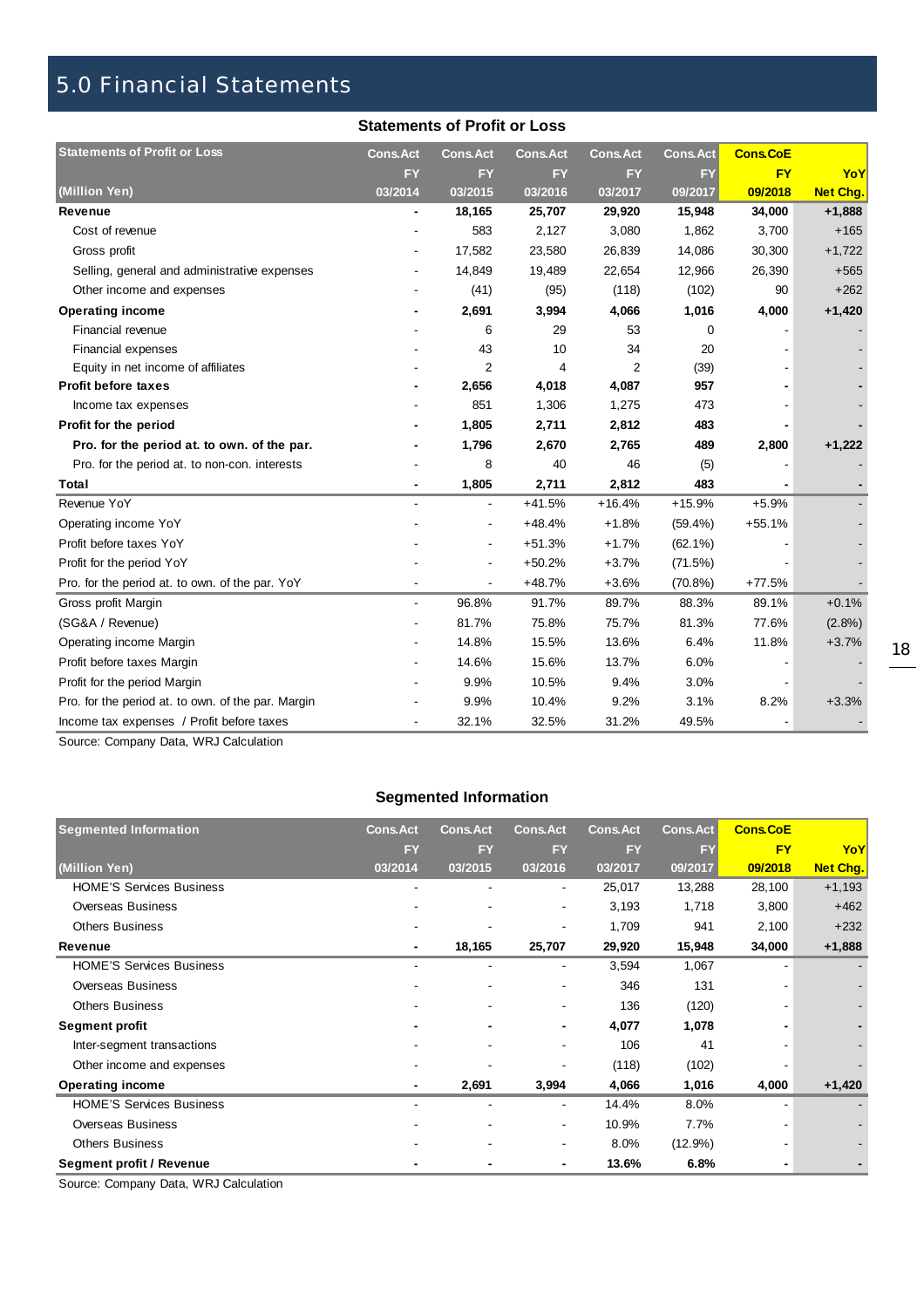#### **Statements of Financial Position**

| <b>Statements of Financial Position</b>               | <b>Cons.Act</b> | <b>Cons.Act</b> | <b>Cons.Act</b>          | <b>Cons.Act</b> | <b>Cons.Act</b> | <b>Cons.CoE</b> |                 |
|-------------------------------------------------------|-----------------|-----------------|--------------------------|-----------------|-----------------|-----------------|-----------------|
|                                                       | FY              | <b>FY</b>       | FY                       | FY              | FY              | <b>FY</b>       | YoY             |
| (Million Yen)                                         | 03/2014         | 03/2015         | 03/2016                  | 03/2017         | 09/2017         | 09/2018         | <b>Net Chg.</b> |
| Cash and cash equivalents                             |                 | 4,268           | 6,625                    | 6,046           | 5,509           |                 |                 |
| Accounts re.-trade and other current re.              |                 | 3,136           | 3,901                    | 4,712           | 4,229           | $\blacksquare$  |                 |
| Other current financial assets                        |                 | 1,100           | 26                       | 492             |                 |                 |                 |
| Other current assets                                  |                 | 253             | 418                      | 807             | 454             |                 |                 |
| <b>Total current assets</b>                           |                 | 8,758           | 10,970                   | 12,059          | 10,193          |                 |                 |
| Property, plant and equipment                         |                 | 645             | 624                      | 1,796           | 1,926           |                 |                 |
| Goodwill                                              |                 | 9,165           | 9,150                    | 8,860           | 9,857           |                 |                 |
| Intangible assets                                     |                 | 2,930           | 3,076                    | 2,621           | 2,423           |                 |                 |
| In. accounted for using the equity method             |                 | 37              | 42                       | 48              | 278             |                 |                 |
| Other long-term financial assets                      |                 | 571             | 808                      | 1,123           | 1,170           |                 |                 |
| Deferred tax assets                                   |                 | 479             | 587                      | 594             | 509             |                 |                 |
| Other non-current assets                              |                 | 3               | 3                        | 5               | 4               |                 |                 |
| Total non-current assets                              |                 | 13,833          | 14,294                   | 15,050          | 16,170          |                 |                 |
| <b>Total assets</b>                                   |                 | 22,592          | 25,265                   | 27,110          | 26,363          |                 |                 |
| Accounts pay.-trade and other current pay.            |                 | 2,440           | 2,267                    | 3,441           | 2,936           |                 |                 |
| Short-term loans                                      |                 | 7,000           | 970                      | 969             | 970             |                 |                 |
| Lease obligations                                     |                 |                 |                          |                 | 3               |                 |                 |
| Accrued corporate income taxes                        |                 | 529             | 1,063                    | 661             | 277             |                 |                 |
| Other short-term financial liabilities                |                 |                 |                          |                 | 28              |                 |                 |
| Provisions                                            |                 |                 |                          | 249             |                 |                 |                 |
| Other current liabilities                             |                 | 1,199           | 1,690                    | 1,766           | 1,898           |                 |                 |
| <b>Total current liabilities</b>                      |                 | 11,169          | 5,991                    | 7,088           | 6,115           |                 |                 |
| Long-term loans                                       |                 | 13              | 1,468                    | 484             |                 |                 |                 |
| Lease obligations                                     |                 |                 | $\overline{\phantom{a}}$ |                 | 84              |                 |                 |
| Provisions                                            |                 | 175             | 209                      | 469             | 518             |                 |                 |
| Other long-term financial liabilities                 |                 |                 | 76                       | 45              |                 |                 |                 |
| Deferred tax liabilities                              |                 | 380             | 240                      | 205             | 317             |                 |                 |
| Other non-current liabilities                         |                 |                 | 137                      |                 | 33              |                 |                 |
| <b>Total non-current liabilities</b>                  |                 | 569             | 2,132                    | 1,205           | 954             |                 |                 |
| <b>Total liabilities</b>                              |                 | 11,738          | 8,123                    | 8,294           | 7,069           |                 |                 |
| Equity attributable to the owners of the parent       |                 | 10,824          | 16,922                   | 18,471          | 19,227          |                 |                 |
| Equity attributable to non-controlling interests      |                 | 28              | 219                      | 344             | 66              |                 |                 |
| <b>Total equity</b>                                   |                 | 10,853          | 17,142                   | 18,815          | 19,293          |                 |                 |
| <b>Total liabilities and equity</b>                   |                 | 22,592          | 25,265                   | 27,110          | 26,363          |                 |                 |
| Interest Bearing Debt                                 | $\blacksquare$  | 7,013           | 2,439                    | 1,454           | 1,059           | ÷,              |                 |
| Net Debt                                              |                 | 2,745           | (4, 185)                 | (4, 592)        | (4, 450)        |                 |                 |
| Equity attributable to the owners of the parent ratio | -               | 47.9%           | 67.0%                    | 68.1%           | 72.9%           |                 |                 |
| Net debt equity ratio                                 |                 | 25.4%           | (24.7%)                  | (24.9%)         | $(23.1\%)$      |                 |                 |
| ROE (12 months)                                       |                 | 17.1%           | 19.2%                    | 15.6%           | 8.8%            |                 |                 |
| ROA (12 months)                                       |                 | 14.7%           | 16.8%                    | 15.6%           | 10.0%           |                 |                 |
| Quick ratio                                           |                 | 66%             | 176%                     | 152%            | 159%            |                 |                 |
| Current ratio                                         |                 | 78%             | 183%                     | 170%            | 167%            |                 |                 |
|                                                       |                 |                 |                          |                 |                 |                 |                 |

Source: Company Data, WRJ Calculation

19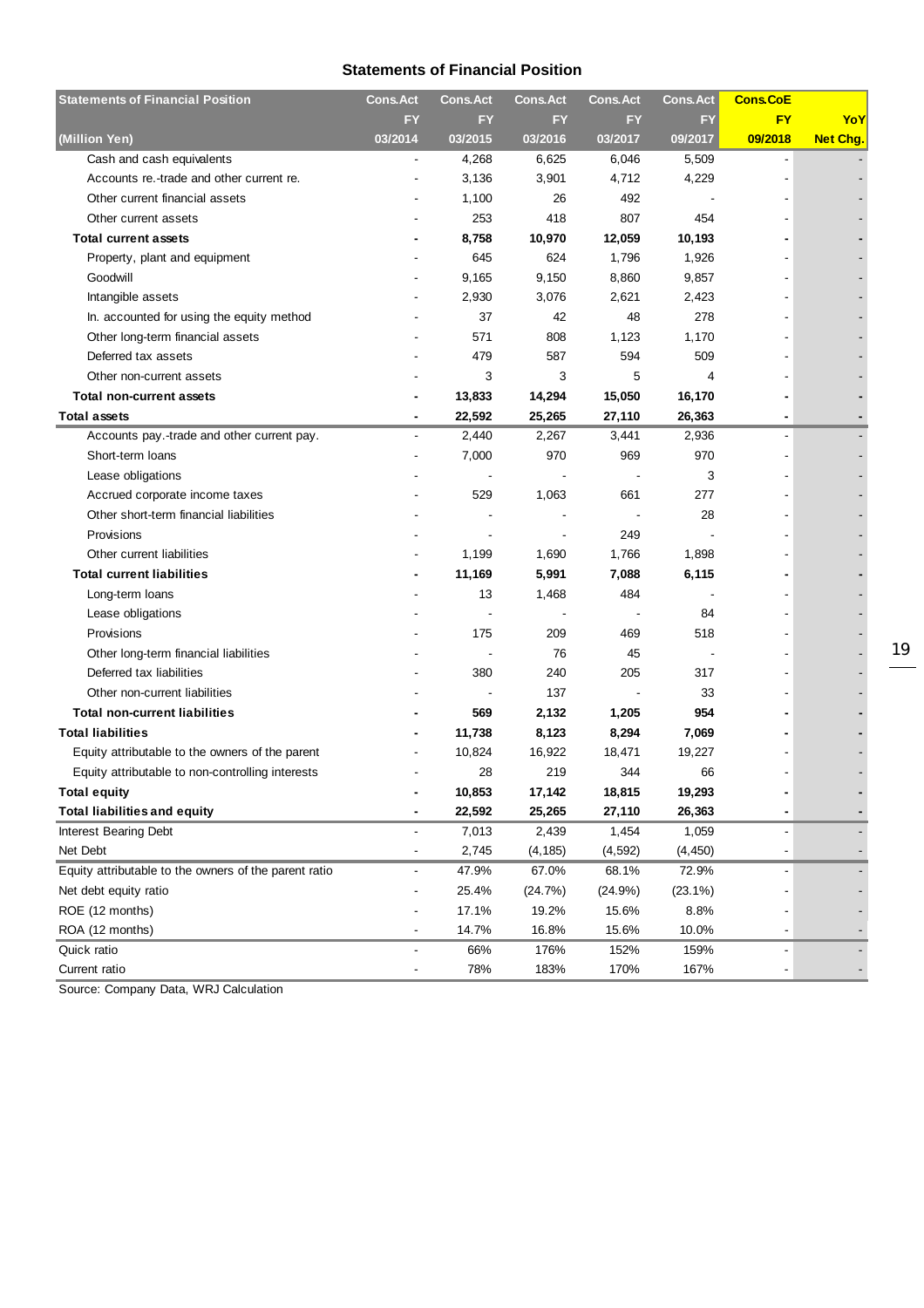#### **Per Share Data**

| <b>Per Share Data</b>                           | <b>Cons.Act</b>          | <b>Cons.Act</b>          | <b>Cons.Act</b> | <b>Cons.Act</b> | Cons.Act  | <b>Cons.CoE</b> |                 |
|-------------------------------------------------|--------------------------|--------------------------|-----------------|-----------------|-----------|-----------------|-----------------|
| (Before Adjustments for Split)                  | <b>FY</b>                | <b>FY</b>                | <b>FY</b>       | <b>FY</b>       | <b>FY</b> | <b>FY</b>       | YoY             |
| (Yen)                                           | 03/2014                  | 03/2015                  | 03/2016         | 03/2017         | 09/2017   | 09/2018         | Net Chg.        |
| No. of shares FY end (-000 shares)              | $\overline{\phantom{a}}$ | $\blacksquare$           | 118,789         | 118,789         | 118,789   |                 |                 |
| Profit for the period / Basic EPS (-000 shares) |                          | ۰                        | 116,764         | 118,693         | 118,700   |                 |                 |
| Treasury shares FY end (-000 shares)            |                          | ۰                        | 74              | 74              | 74        |                 |                 |
| Basic earnings per share                        |                          | ۰                        | 22.9            | 23.3            | 4.1       | 23.6            |                 |
| Diluted net income per share                    |                          |                          |                 | 23.3            | 4.1       |                 |                 |
| Equity at. to owners of the parent per share    |                          |                          | 142.5           | 155.6           | 162.0     |                 |                 |
| Dividends per share                             |                          |                          | 4.5             | 5.7             | 0.8       |                 |                 |
| Payout ratio                                    |                          |                          | 19.7%           | 24.3%           | 19.9%     | 20.0%           |                 |
| <b>Per Share Data</b>                           | <b>Cons.Act</b>          | <b>Cons.Act</b>          | <b>Cons.Act</b> | Cons.Act        | Cons.Act  | <b>Cons.CoE</b> |                 |
| (After Adjustments for Split)                   | <b>FY</b>                | <b>FY</b>                | <b>FY</b>       | <b>FY</b>       | <b>FY</b> | <b>FY</b>       | YoY             |
| (Yen)                                           | 03/2014                  | 03/2015                  | 03/2016         | 03/2017         | 09/2017   | 09/2018         | <b>Net Chg.</b> |
| Share split factor                              |                          | $\overline{\phantom{a}}$ |                 |                 |           |                 |                 |
| Basic earnings per share                        |                          | $\overline{\phantom{0}}$ | 22.9            | 23.3            | 4.1       |                 |                 |
| Equity at. to owners of the parent per share    |                          | ۰                        | 142.5           | 155.6           | 162.0     |                 |                 |
| Dividends per share                             |                          |                          | 4.5             | 5.7             | 0.8       |                 |                 |

Source: Company Data, WRJ Calculation

#### **Statements of Cash Flows**

| <b>Statements of Cash Flows</b>     | <b>Cons Act</b>          | <b>Cons.Act</b> | <b>Cons.Act</b> | <b>Cons.Act</b> | <b>Cons.Act</b> | <b>Cons.CoE</b> |          |
|-------------------------------------|--------------------------|-----------------|-----------------|-----------------|-----------------|-----------------|----------|
|                                     | FY                       | EY              | EY              | EY              | <b>FY</b>       | FΥ              | YoY      |
| (Million Yen)                       | 03/2014                  | 03/2015         | 03/2016         | 03/2017         | 09/2017         | 09/2018         | Net Cha. |
| Cash flow from operating activities | $\overline{\phantom{a}}$ | 2.193           | 3.175           | 3.163           | 1,909           |                 |          |
| Cash flow from investing activities | $\overline{\phantom{a}}$ | (13,051)        | 93              | (2, 134)        | (999)           |                 |          |
| Free cash flow                      |                          | (10, 858)       | 3,268           | 1.028           | 910             |                 |          |
| Cash flow from financing activities | $\overline{\phantom{a}}$ | 6.734           | (868)           | (1, 517)        | (1,601)         |                 |          |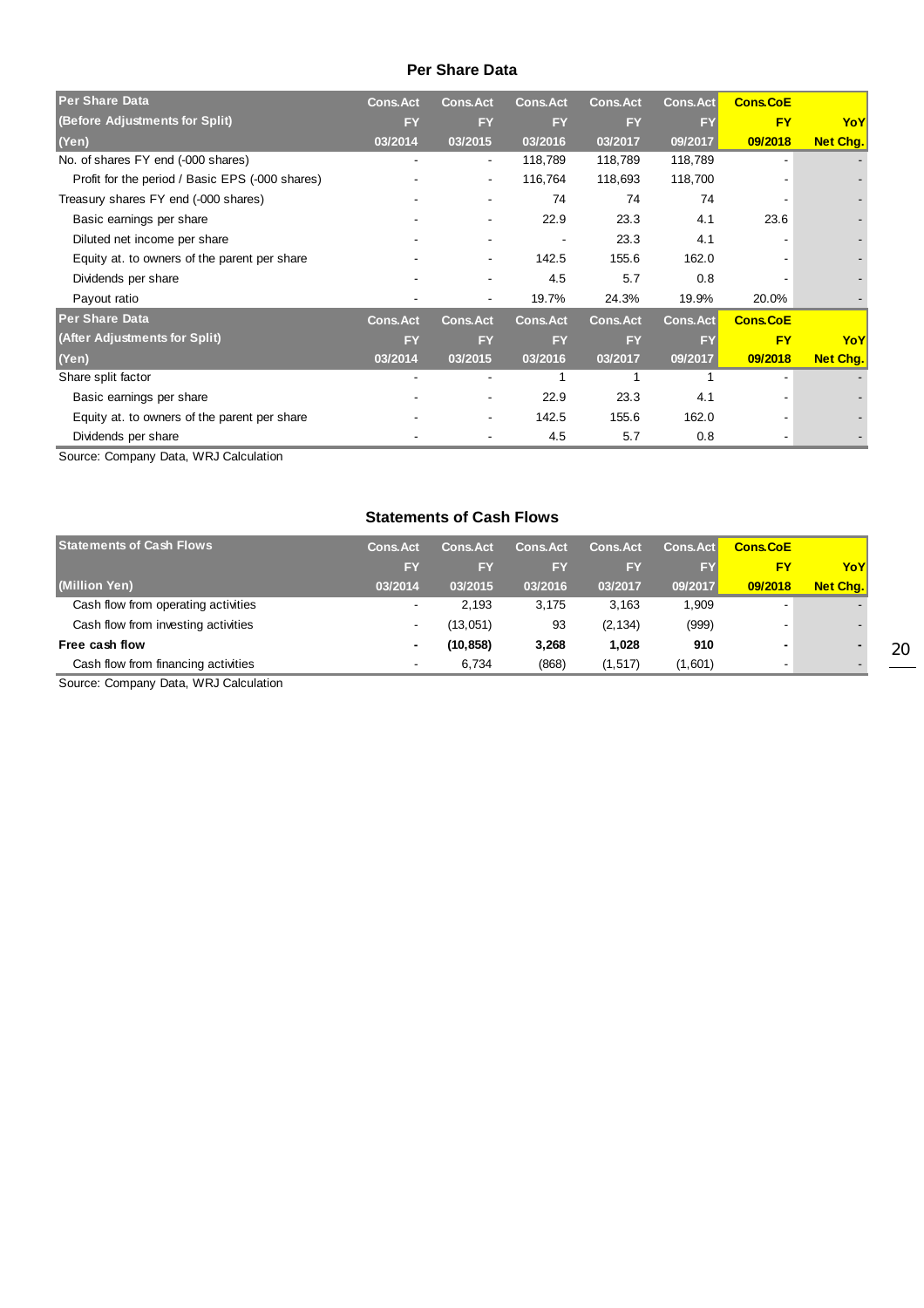## 6.0 Other Information

#### **"Make Every LIFE FULL"**

The Company made a change for its company name in April 2017 to "LIFULL Co., Ltd." from NEXT Co., Ltd. According to Takashi Inoue (born in 1968), the founder and current CEO with the Company, new company name of LIFULL reflects a longing to "make every life full".

Inoue, currently holding 27.7% of the shares outstanding as the largest shareholder with the Company as of the end of March 2018, founded NEXT HOME Co. or the predecessor organization for the Company in July 1995. Prior to this, Inoue worked with Recruit COSMOS Co. Ltd. (current COSMOS INITIA Co. Ltd.) and Recruit Co., Ltd. His experiences with them made him convinced that the real estate market should make a change and he set up NEXT HOME Co. The aim was to enable anybody to find the most suitable place to live in (home) out of variety of choices by means of eliminating asymmetry of information between real estate business operators and general consumers.

"NEXT HOME' had a connotation to offer next-generation way of finding home, while 'HOME' was removed from company name when NEXT Co., Ltd. was established in March 1997, with incorporations of diverse next-generation services in sight on top of existing ones associated with finding home. Meanwhile, the Company got listed on Tokyo Stock Exchange Mothers in October 2006, which was followed by a change of market for the shares to trade to Tokyo Stock Exchange 1st section in March 2010. Now, the Company has changed its company name again as above discussed, going for the management strategy to make Overseas Business as the key growth driver for the future as well as accumulating revenue on the HOME'S Services Business side, while enhancing diverse services elsewhere at the same time for the sake of long-term growth.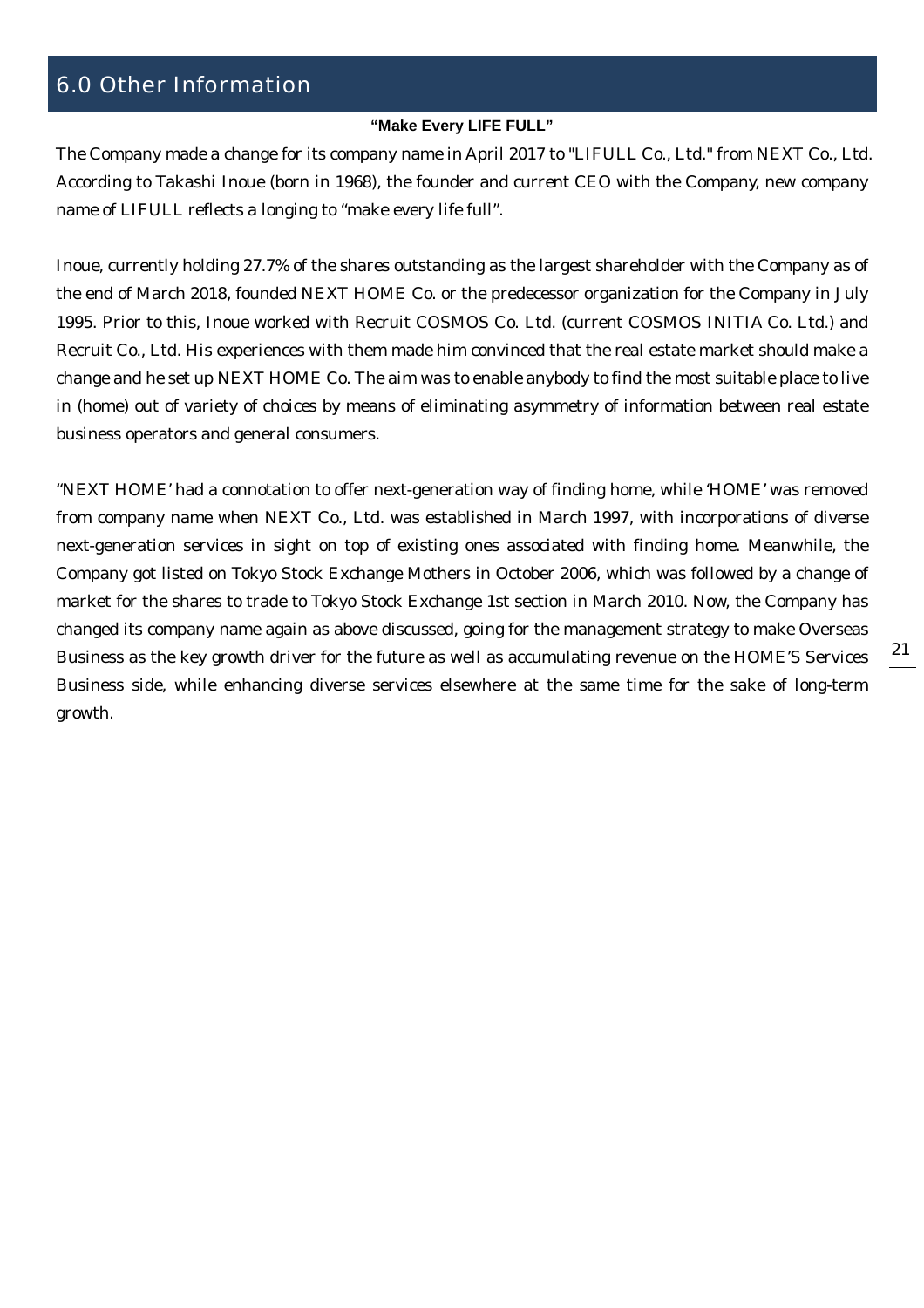## **Company History**

| Date |      | <b>Events</b>                                                                               |
|------|------|---------------------------------------------------------------------------------------------|
| 1995 | Jul. | NEXT HOME Co. founded.                                                                      |
| 1997 | Mar. | NEXT Co., Ltd. (now LIFULL Co., Ltd.) established.                                          |
|      | Apr. | Launched HOME'S (now "LIFULL HOME'S"), a website for real estate and housing                |
|      |      | information.                                                                                |
| 2002 | Jan. | Capital tie-up with Rakuten Inc.                                                            |
| 2006 | Oct. | Shares listed on Tokyo Stock Exchange Mothers Section.                                      |
| 2007 | Apr. | Acquired Renter's Co., an ASP that helps real estate agents organize properties and         |
|      |      | clients, making it a wholly owned subsidiary.                                               |
| 2010 | Mar. | Shares listed on TSE First Section.                                                         |
| 2011 | Feb. | Completed ownership acquired in Littel KK, a partnership with the University of Tokyo.      |
|      |      | Launched MONEYMO (now "LIFULL Hoken Sodan" -insurance consulting-), a website               |
|      |      | for searching for insurance agents and making appointments.                                 |
|      | Mar. | Absorbed consolidated subsidiary Littel KK.                                                 |
| 2012 | Apr. | Invested in PT. Rumah Media (now PT. LIFULL MEDIA INDONESIA) in Republic of                 |
|      |      | Indonesia (Indonesia).                                                                      |
| 2014 | Apr. | Launched HOME'S Style Market (now "LIFULL Interior"), an e-commerce website for             |
|      |      | furniture and interior goods.                                                               |
|      | Oct. | Established LIFULL Fam Co., Ltd, supporting compatibility between child rearing and         |
|      |      | work.                                                                                       |
|      | Nov. | Acquired Trovit Search, S.L. (Spain), which operates one of the world's largest aggregation |
|      |      | sites, making it a wholly owned subsidiary.                                                 |
| 2015 | May. | Acquired Axelion Co., Ltd. (now LIFULL Marketing Partners), an Internet marketing           |
|      |      | provider for real estate agents, making it a wholly owned subsidiary.                       |
|      | Jul. | Established LIFULL senior Co., Ltd., LIFULL MOVE Co., Ltd., LIFULL Fin Tech Co., Ltd.       |
|      |      | and LIFULL SPACE Co., Ltd., as a wholly owned subsidiary.                                   |
|      |      | Capital tie-up with Rakuten, Inc.                                                           |
|      | Nov. | Established LIFULL bizas Co., Ltd. (100% subsidiary), operating back office work etc.       |
|      | Dec. | Started Australian real estate and housing information site "LIFULL Australia Real          |
|      |      | Estate".                                                                                    |
| 2017 | Jan. | JG Marketing Co., Ltd. (now LIFULL Social Funding Co., Ltd.), which manages the cloud       |
|      |      | funding platform, became a subsidiary.                                                      |
|      | Apr. | Changed company name to LIFULL Co., Ltd.                                                    |
|      |      | Integrate the provided services into the "LIFULL" brand.                                    |
|      |      | Headquarters moved to Kojimachi, Chiyoda-ku, Tokyo.                                         |
|      |      | Vietnam Creative Consulting Co., Ltd. (LIFULL Tech Vietnam Co., Ltd.), which develops       |
|      |      | software and application business, became a subsidiary.                                     |
|      | May. | Fully consolidated LIFULL Marketing Partners.                                               |
|      | Jun. | Entered vacation rental (Minpaku) business by establishment of Rakuten LIFULL STAY,         |
|      |      | Inc. with Rakuten, Inc.                                                                     |
|      | Oct. | Merged and acquired Renter's Co.                                                            |